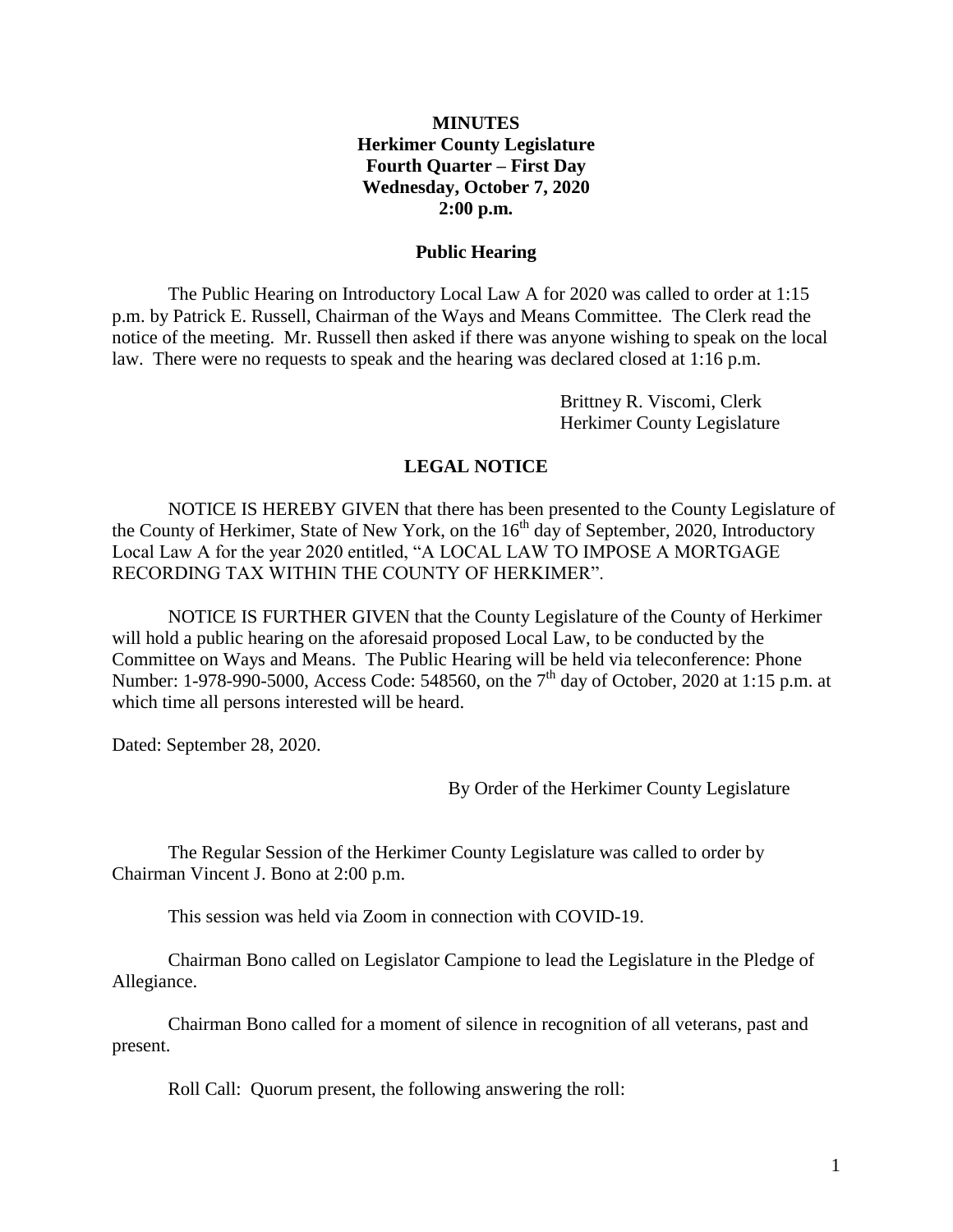Present: Malta, Gaworecki, Schrader, Hollum, Johnson, Stephens, Keeler, Brezinski, Manno, Smith, Bono, Ackerman, Donley, Campione, Russell, Shaw, Weakley (17).

Absent: None.

Chairman Bono suspended the public comment period due to COVID-19 and stated that any interested individuals could submit comments by mail: 109 Mary Street, Suite 1310, Herkimer, NY 13350 or by email: hclegislature@herkimercounty.org.

Pursuant to Rule 8 of the Rules of the County Legislature, Chairman Bono asked if there were any objections or corrections to the minutes of September 16, 2020. There were none, and the Chairman ordered them approved.

Chairman Bono stated that the communications received by the Legislature and the committees to which they were referred were as listed on the agenda and asked if any member of the Legislature requested mention of any particular communication. Legislator Stephens requested No. 332 and Legislator Campione requested No. 331 be read.

No. 330 – A communication was received from the County Attorney submitting correction of date in Designation of Assistant County Attorney's memo from January. Filed.

No. 331 – A communication was received from the Herkimer County Sewer District submitting Resolution for Sewer Property Tax Increase. Filed.

No. 332 – A communication was received from the County Highway Superintendent submitting defective road notice. Filed.

No. 333 – A communication was received from the Town of Herkimer submitting Notice of SEQR: Lead Agency Designation. Filed.

No. 334 – A communication was received from the Commissioner of NYS Agriculture and Markets submitting approval of the Herkimer County Agricultural and Farmland Protection Plan. Filed.

No. 335 – A communication was received from the Budget Officer/Purchasing Agent requesting the purchase of a Loader and transfer of funds. Referred to the Committee on Highways and the Committee on Ways & Means.

No. 336 – A communication was received from the Director of Office for the Aging requesting renewal of contract with Senior Network Health, LLC. Referred to the Committee on Human Resources and the Committee on Ways & Means.

No. 337 – A communication was received from the Director of Office for the Aging requesting resolution and letter of commitment for the Age Friendly Planning Grant. Referred to the Committee on Human Resources and the Committee on Ways & Means.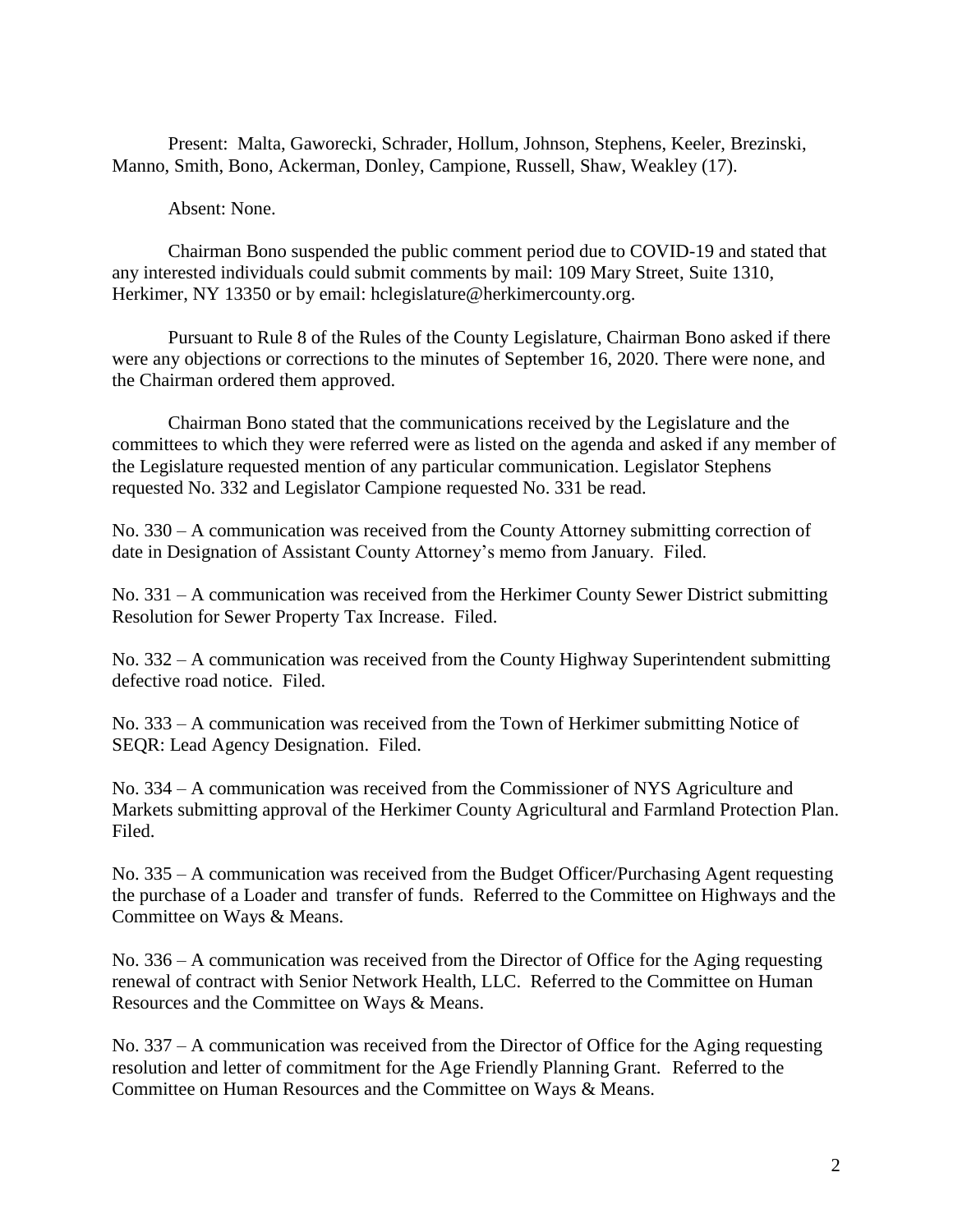No. 338 – A communication was received from the Budget Officer/Purchasing Agent requesting transfer in the Office for the Aging. Referred to the Committee on Ways & Means.

No. 339 – A communication was received from the Budget Officer/Purchasing Agent requesting to accept grants in Emergency Services, create projects, and amend the budget. Referred to the Committee on Public Safety & Emergency Management and the Committee on Ways & Means.

No. 340 – A communication was received from the Budget Officer/Purchasing requesting contract to provide comprehensive cost allocation services for Herkimer County. Referred to the Committee on Ways & Means.

No. 341 – A communication was received from the Director of Information Services requesting approval of contract for technical support and web development for the County website and Intranet. Referred to the Committee on Information Services and the Committee on Ways & Means.

No. 342 – A communication was received from the Director of Real Property Tax Service Agency submitting Equalization Rates. Referred to the Committee on Ways & Means.

No. 343 – A communication was received from the Budget Officer/Purchasing Agent advising of award of Crime Victims Services Grant and requesting budget amendment and creation of project. Referred to the Committee on Public Safety & Emergency Management and the Committee on Ways & Means.

No. 344 – A communication was received from the Budget Officer/Purchasing Agent requesting acceptance of a Cost of Living Adjustment and to amend the budget in Mental Health. Referred to the Committee on Human Resources and the Committee on Ways & Means.

No. 345 – A communication was received from the County Treasurer submitting report of cancelled taxes. Referred to the Committee on Ways & Means.

No. 346 – A communication was received from the Director of Probation requesting a support resolution to improve Probation and Alternatives to Incarceration in order to protect the public. Referred to the Committee on Administration/Veterans' Affairs.

No. 347 – A communication was received from the County Highway Superintendent requesting discussion for garage roof repair. Referred to the Committee on Highways and the Committee on Ways & Means.

No. 348 – A communication was received from the County Highway Superintendent requesting discussion for fire alarm sensor system. Referred to the Committee on Highways and the Committee on Ways & Means.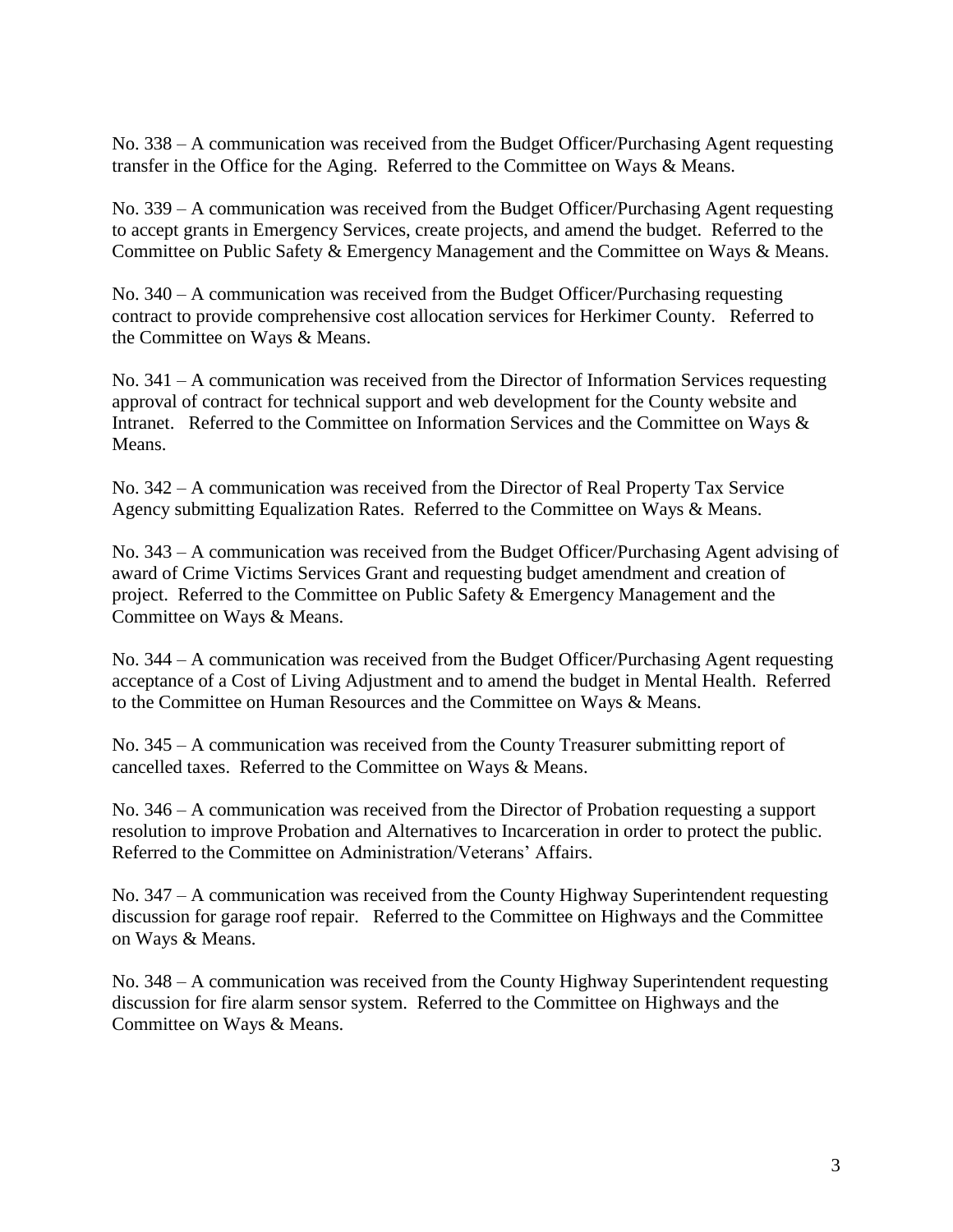No. 349 – A communication was received from the Director of Community Services requesting amendment to the Facility Services Agreement with MVP Healthcare. Referred to the Committee on Human Resources and the Committee on Ways & Means.

No. 350 – A communication was received from the Personnel Officer requesting contract for dental insurance for County employees. Referred to the Committee on Ways & Means.

No. 351 – A communication was received from the Director of Community Services requesting resolution to enter into an agreement with Empire BlueCross BlueShield HealthPlus. Referred to the Committee on Human Resources and the Committee on Ways & Means.

No. 352 – A communication was received from the Budget Officer/Purchasing Agent requesting budget amendment in connection with receipt of funding for the Herkimer County IDA. Referred to the Committee on Ways & Means.

No. 353 – A communication was received from the Budget Officer/Purchasing Agent requesting budget amendment in connection with receipt of funding for the Herkimer County IDA. Referred to the Committee on Ways & Means.

No. 354 – A communication was received from Budget Officer/Purchasing Agent – Requesting budget amendment in connection with receipt of funding for the Herkimer County IDA. Referred to the Committee on Ways & Means.

Pursuant to Rule 6, Chairman Bono then proceeded with Reports of Standing Committees. There were no reports.

The Chairman continued with the Regular Agenda.

On motion of Mr. Russell, seconded by Mr. Schrader, Report and Resolution No. 238 sponsored by the Committee on Ways & Means regarding Introductory Local Law A for 2020 was handed up; discussion was held; voted on and adopted by roll call vote:

For: Malta, Gaworecki, Schrader, Hollum, Johnson, Stephens, Keeler, Brezinski, Manno, Smith, Bono, Ackerman, Donley, Campione, Russell, Shaw, Weakley (17).

Against: None. Absent: None.

Mr. Manno: "Every year we have to do this. We have to beg the state to do these taxes and I don't think we should have to do this."

On motion of Mr. Russell, seconded by Mr. Weakley, Report and Resolution No. 239 sponsored by the Committee on Ways & Means relating to Cancelled Taxes and Rejected Taxes was handed up; voted on and adopted by voice vote:

| For: Ayes $(17)$ . | Against: None. | Absent: None. |
|--------------------|----------------|---------------|
|--------------------|----------------|---------------|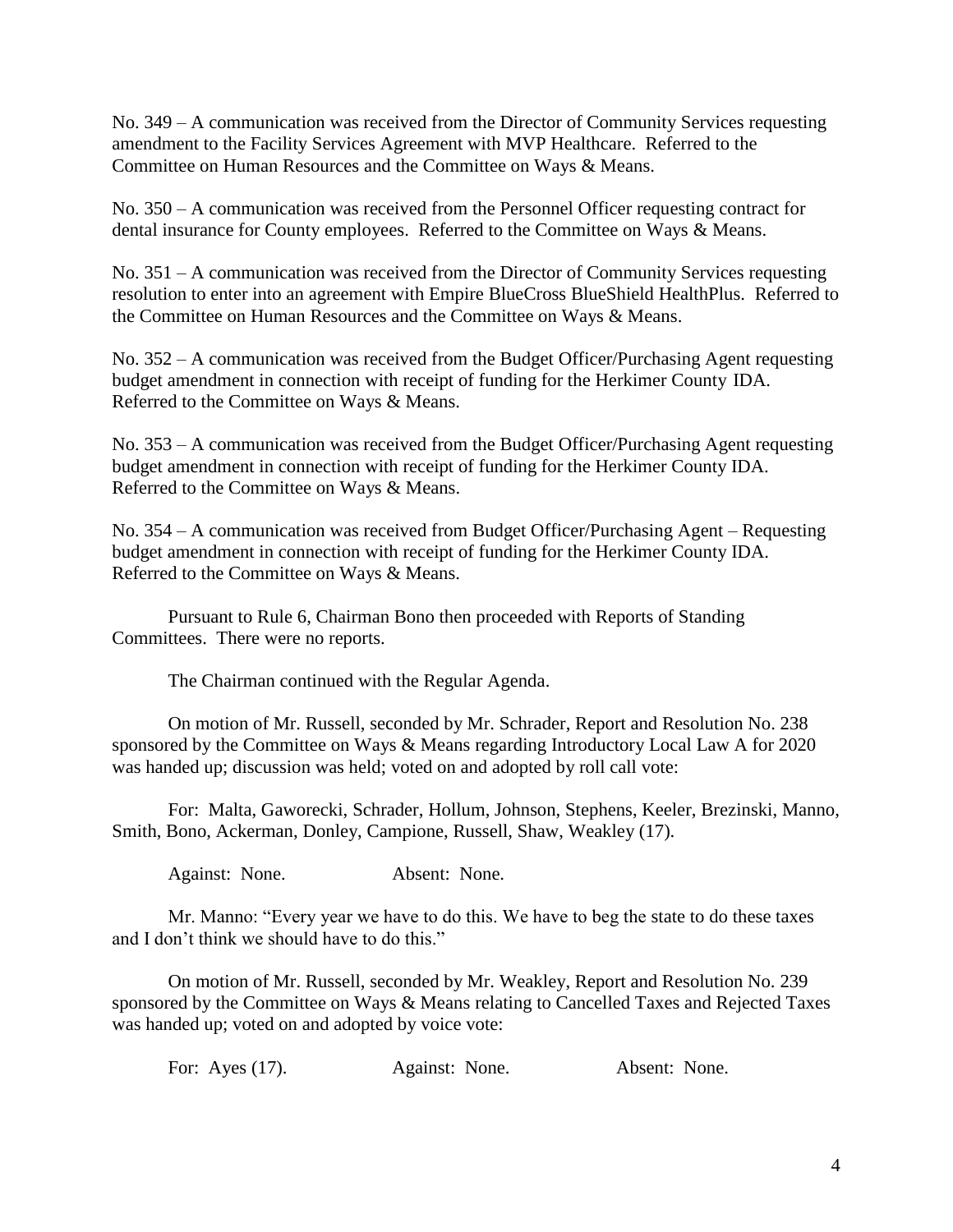On motion of Mr. Russell, seconded by Mr. Smith, Report and Resolution No. 240 sponsored by the Committee on Ways & Means fixing percentages which the assessed valuation of real property bear to the full or true valuation of the various towns of the County and the City of Little Falls was handed up; discussion was held; voted on and adopted by voice vote:

For: Ayes (17). Against: None. Absent: None.

Mr. Russell: "I would just like to encourage all towns to do everything they can to try and get their equalization rates to where they should be."

On motion of Mr. Campione, seconded by Mr. Smith, Report and Resolution No. 241 sponsored by the Committee on Highways and the Committee on Ways & Means authorizing purchase of loader and transferring funds in Highway Department was handed up; voted on and adopted by voice vote:

For: Ayes (17). Against: None. Absent: None.

On motion of Mr. Schrader, seconded by Mr. Malta, Report and Resolution No. 242 sponsored by the Committee on Information Services and the Committee on Ways & Means authorizing agreement with Quadsimia in the Information Services Department was handed up; voted on and adopted by voice vote:

For: Ayes (17). Against: None. Absent: None.

On motion of Mr. Smith, seconded by Mr. Weakley, Report and Resolution No. 243 sponsored by the Committee on Human Resources and the Committee on Ways & Means accepting cost of living adjustment from the Office of Mental Health and amending the budget was handed up; voted on and adopted by voice vote:

For: Ayes (17). Against: None. Absent: None.

On motion of Mr. Stephens, seconded by Mr. Donley, Report and Resolution No. 244 sponsored by the Committee on Human Resources and the Committee on Ways & Means authorizing amendment to contract with MVP Health Care in Mental Health was handed up; voted on and adopted by voice vote:

For: Ayes (17). Against: None. Absent: None.

On motion of Mr. Smith, seconded by Mr. Malta, Report and Resolution No. 245 sponsored by the Committee on Human Resources and the Committee on Ways & Means authorizing contract with Empire Blue Cross Blue Shield in Mental Health was handed up; voted on and adopted by voice vote:

|  | For: Ayes $(17)$ . | Against: None. | Absent: None. |
|--|--------------------|----------------|---------------|
|--|--------------------|----------------|---------------|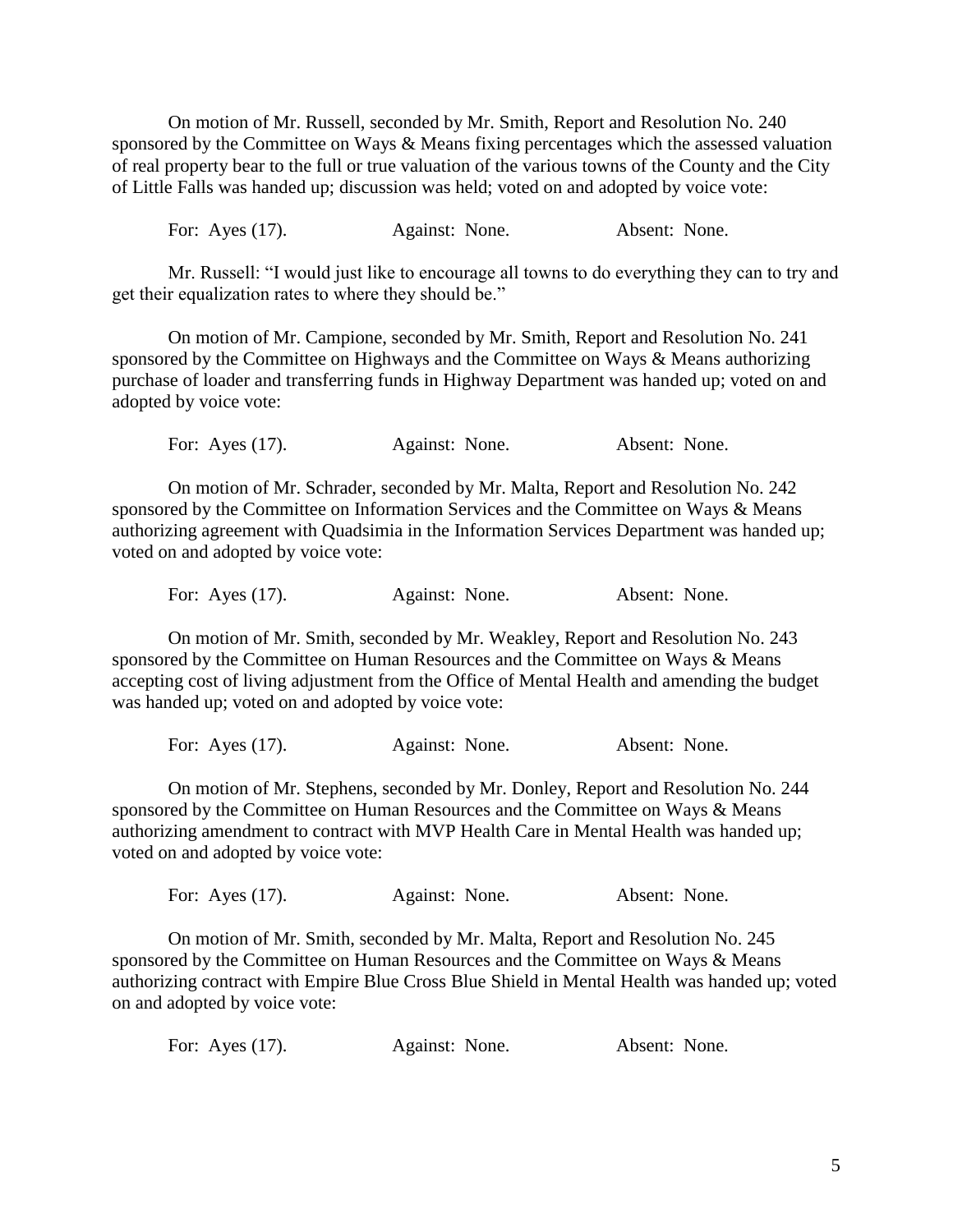On motion of Mr. Stephens, seconded by Mr. Russell, Report and Resolution No. 246 sponsored by the Committee on Ways & Means authorizing contract in connection with Countywide Cost Allocation Plan was handed up; voted on and adopted by voice vote:

For: Ayes (17). Against: None. Absent: None.

On motion of Mr. Campione, seconded by Mr. Malta, Report and Resolution No. 247 sponsored by the Committee on Human Resources and the Committee on Ways & Means incorporating health across all policies into County agency activities was handed up; voted on and adopted by voice vote:

For: Ayes (17). Against: None. Absent: None.

On motion of Mr. Russell, seconded by Mr. Hollum, Report and Resolution No. 248 sponsored by the Committee on Ways & Means authorizing transfer of funds in the Office for the Aging was handed up; voted on and adopted by voice vote:

For: Ayes (17). Against: None. Absent: None.

On motion of Mr. Schrader, seconded by Mr. Smith, Report and Resolution No. 249 sponsored by the Committee on Human Resources and the Committee on Ways & Means authorizing renewal of contract with Senior Network Health was handed up; voted on and adopted by voice vote:

For: Ayes (17). Against: None. Absent: None.

On motion of Mr. Russell, seconded by Mr. Stephens, Report and Resolution No. 250 sponsored by the Committee on Public Safety/Emergency Management and the Committee on Ways & Means authorizing contract and amending budget in connection with Crime Victim Services Grant for District Attorney's Office was handed up; voted on and adopted by voice vote:

For: Ayes (17). Against: None. Absent: None.

On motion of Mr. Weakley, seconded by Mr. Hollum, Report and Resolution No. 251 sponsored by the Committee on Public Safety/Emergency Management and the Committee on Ways & Means accepting grant funding, authorizing e-signature, creating projects, and amending 2020 budget was handed up; voted on and adopted by voice vote:

| For: Ayes $(17)$ .<br>Against: None. |  | Absent: None. |
|--------------------------------------|--|---------------|
|--------------------------------------|--|---------------|

On motion of Mr. Russell, seconded by Mr. Campione, Report and Resolution No. 252 sponsored by the Committee on Ways & Means as regards dental insurance for County Employees was handed up; voted on and adopted by voice vote:

| For: Ayes $(17)$ .<br>Against: None. | Absent: None. |
|--------------------------------------|---------------|
|--------------------------------------|---------------|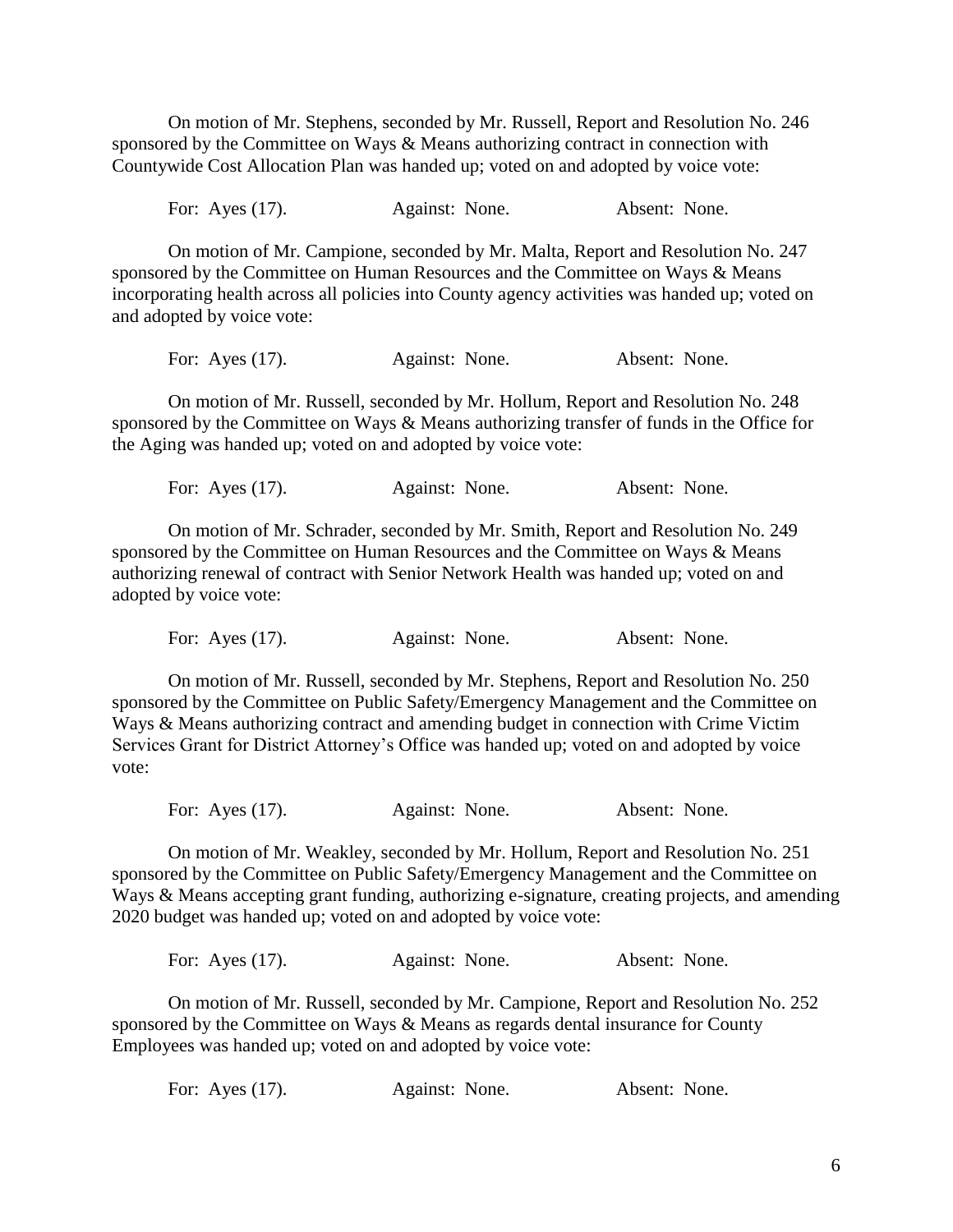On motion of Mr. Russell, seconded by Mr. Stephens, Report and Resolution No. 253 sponsored by the Committee on Ways & Means amending budget in connection with receipt of economic development assistance funding from the Office of Community Renewal was handed up; voted on and adopted by voice vote:

For: Ayes (17). Against: None. Absent: None.

On motion of Mr. Russell, seconded by Mr. Smith, Report and Resolution No. 254 sponsored by the Committee on Ways & Means amending budget in connection with receipt of economic development assistance funding from the Office of Community Renewal was handed up; voted on and adopted by voice vote:

For: Ayes (17). Against: None. Absent: None.

On motion of Mr. Russell, seconded by Mr. Stephens, Report and Resolution No. 255 sponsored by the Committee on Ways & Means amending budget in connection with receipt of economic development assistance funding from the Office of Community Renewal was handed up; voted on and adopted by voice vote:

For: Ayes (17). Against: None. Absent: None.

On motion of Mr. Russell, seconded by Mr. Stephens, Resolution No. 256 sponsored by the Committee on Ways & Means approving standard work day retirement reporting for elected and appointed officials was handed up; voted on and adopted by voice vote:

For: Ayes (17). Against: None. Absent: None.

On motion of Mr. Hollum, seconded by Mr. Brezinski, Resolution No. 257 sponsored by the Committee on Administration/Veterans' Affairs in support of efforts to improve Probation and Alternatives to Incarceration in New York State in order to protect the public and reduce reliance on prisons, jails, and detention was handed up; voted on and adopted by voice vote:

For: Ayes (17). Against: None. Absent: None.

On motion of Mr. Bono, seconded by Mr. Smith, Resolution No. 258 In Memoriam of Kenneth M. Dodge, former Herkimer County Supervisor, was handed up; discussion was held; voted on and adopted by voice vote:

For: Ayes (17). Against: None. Absent: None.

Mr. Brezinski: "I would like to make a comment. I've known him for quite some time and I have to tell you he was a total gentleman. No matter what time or wherever you saw him, he always took the time to listen and he always took the time to respond. We're going to miss him."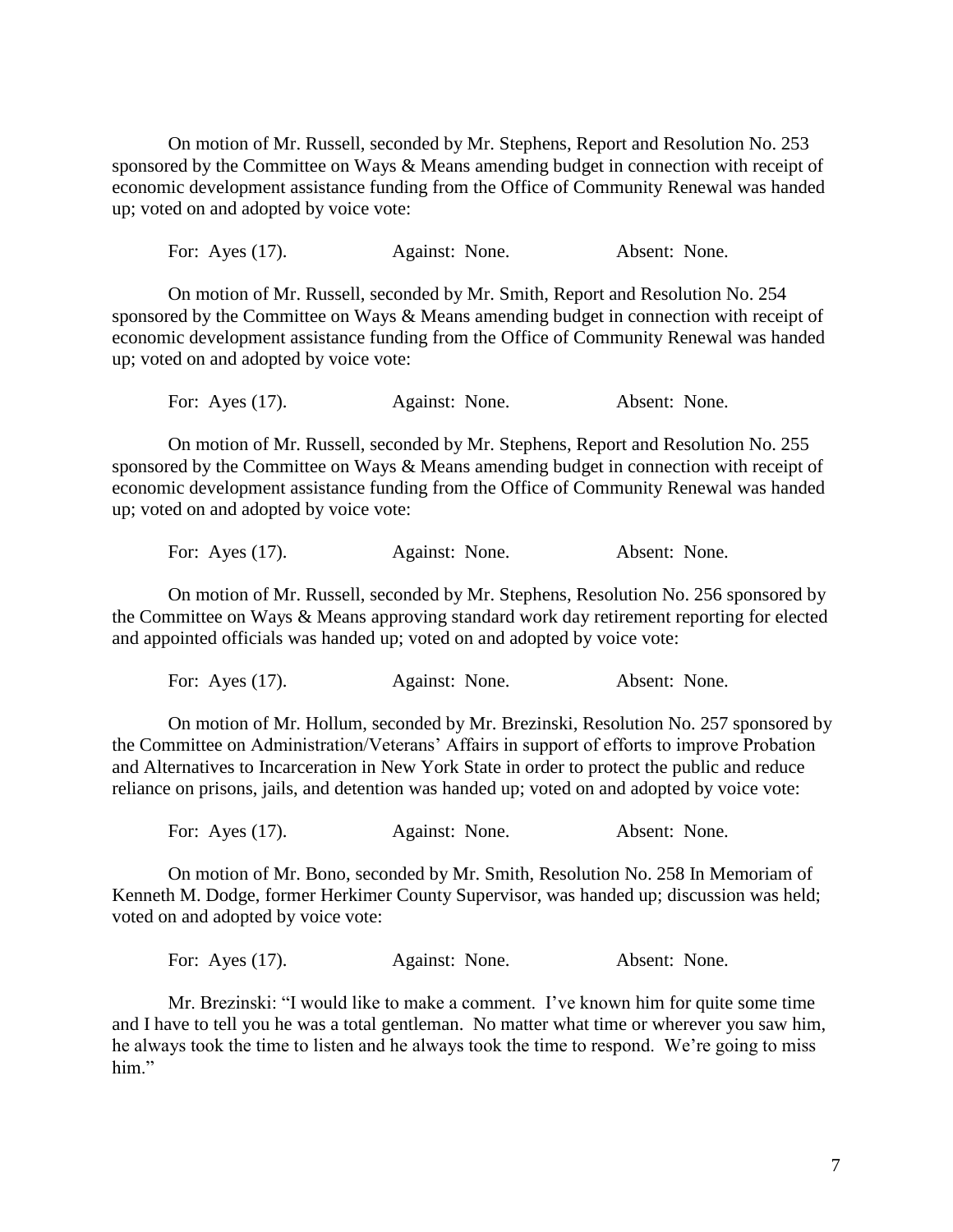Chairman Bono: "I agree John. I would just like to say, being from my district, Ken was a friend for a long time. I often referred to him as Mr. Schuyler. He had the community at heart 100% of the time when he wasn't with his family. That was his greatest love, his family. His family should be proud of the accomplishments he made and sacrifices he made not only for the Town of Schuyler but for the County of Herkimer. Ken would always tell you the way it is, whether you liked it or not he spoke his mind. He is going to be missed and our prayers and condolences to his family."

Chairman Bono stated that pursuant to Rule 6(12) they would proceed with comments by legislators. There were no comments.

At 2:21 p.m. on motion of Mr. Manno, seconded by Mr. Stephens, the Legislature adjourned to Wednesday, October 28, 2020 at 7:00 p.m.

Brittney R. Viscomi, Clerk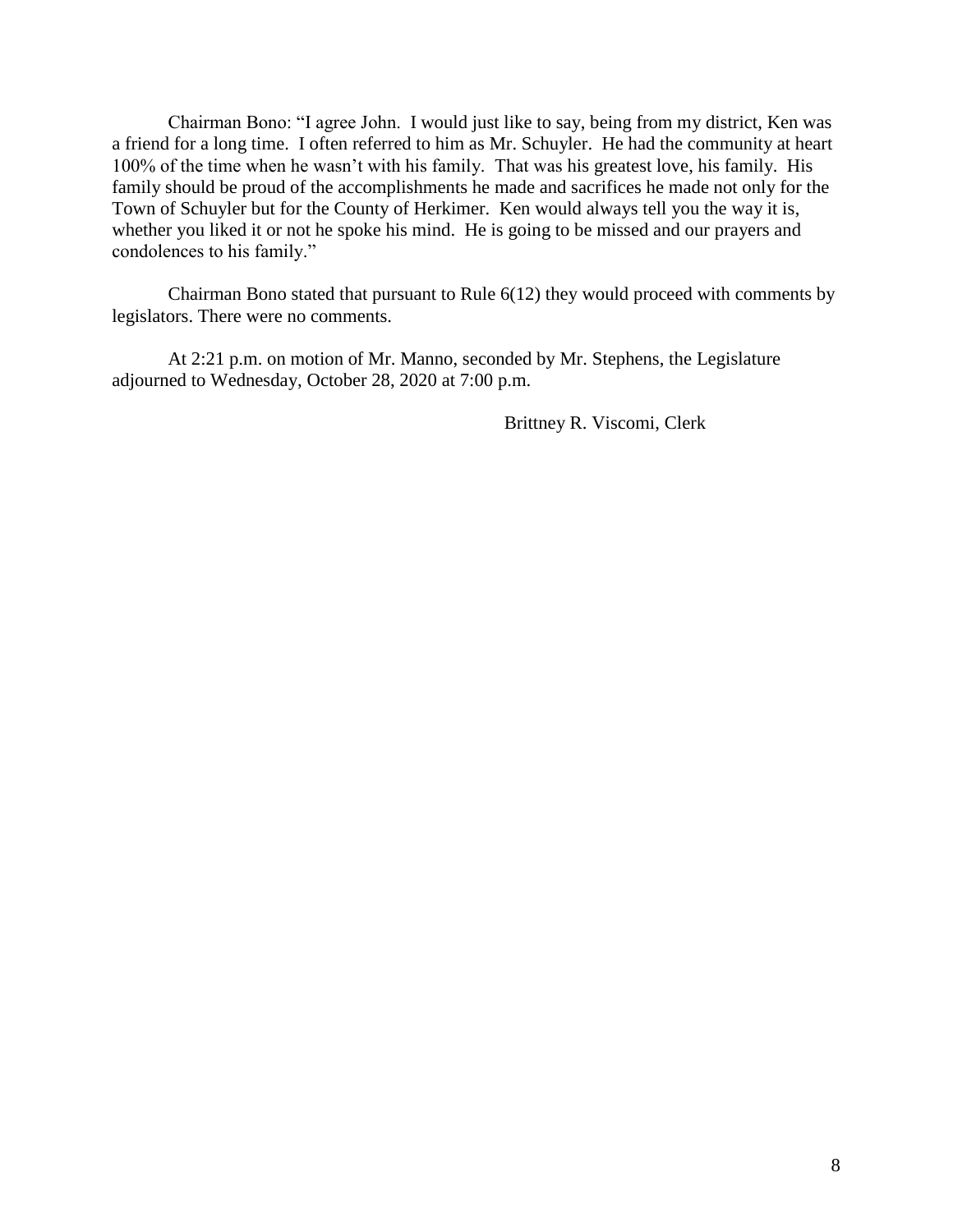

### **REPORT AND RESOLUTION REGARDING INTRODUCTORY LOCAL LAW A FOR 2020**

### **Sponsored by: Committee on Ways and Means**

WHEREAS, your Committee on Ways and Means of the Herkimer County Legislature desires to report that on the 7th day of October, 2020, pursuant to Resolution No. 218, it held a public hearing on the adoption of Introductory Local Law A for 2020 entitled, "A LOCAL LAW TO IMPOSE A MORTGAGE RECORDING TAX WITHIN THE COUNTY OF HERKIMER", and that there were no appearances and no objections at the said public hearing; that your Committee advises the adoption and enactment of the said Introductory Local Law and offers the following Resolution:

RESOLVED, that Introductory Local Law A for 2020 be adopted in form attached hereto.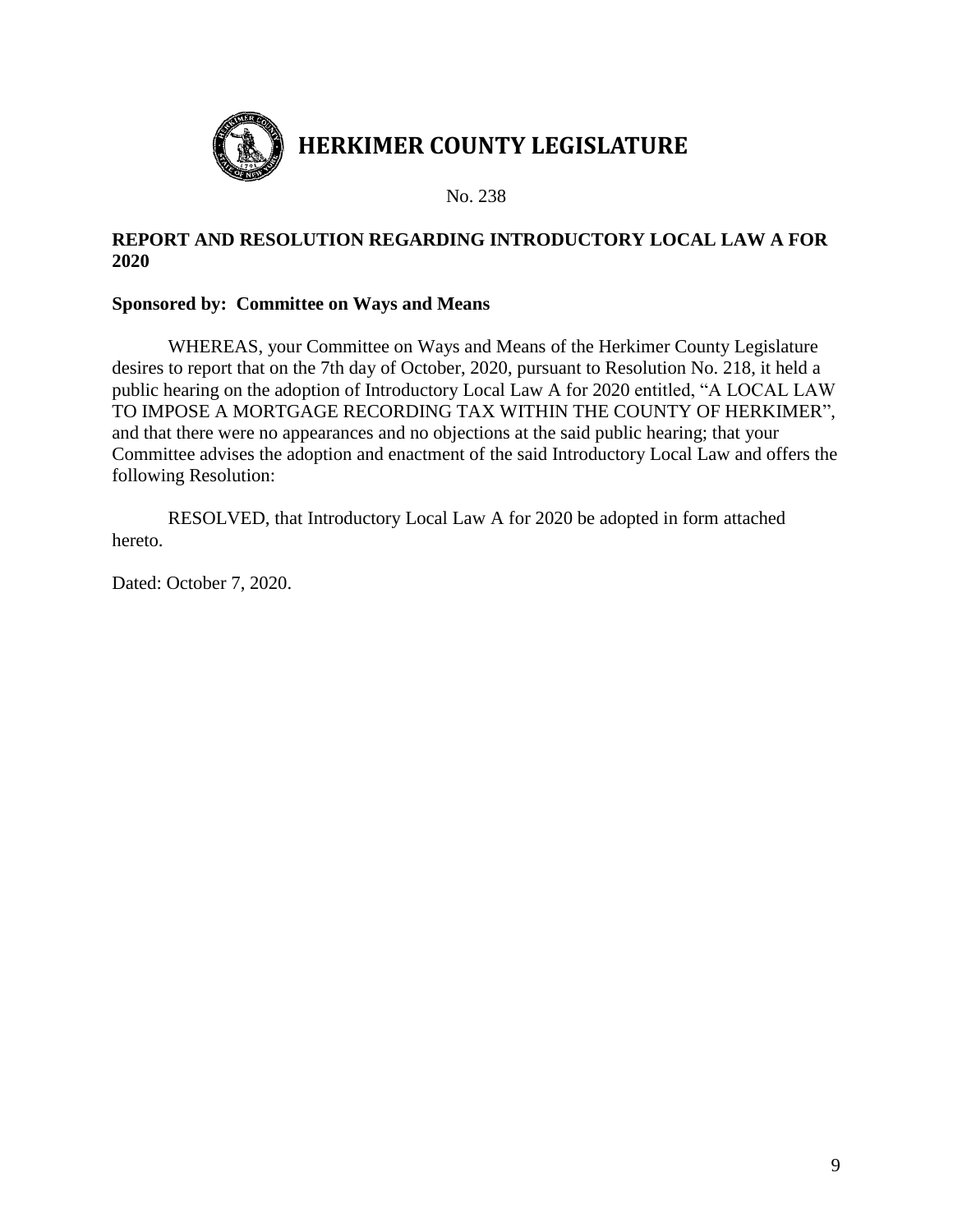#### **INTRODUCTORY LOCAL LAW A – 2020**

#### **LOCAL LAW NO. 2 – 2020**

### **A LOCAL LAW TO IMPOSE A MORTGAGE RECORDING TAX WITHIN THE COUNTY OF HERKIMER**

Be it enacted by the County Legislature of the County of Herkimer as follows:

#### Section 1. Imposition of Tax

Pursuant to Section 253-u of the Tax Law, as amended by Chapter 58 of the Laws of 2020, Subpart E, Item N, there is hereby imposed in the County of Herkimer a tax of \$0.25 for each \$100 and each remaining major fraction thereof of principal debt or obligation, which is or under any contingency may be secured at the date of execution thereof or at any time thereafter, by a mortgage on real property situated within the County of Herkimer and recorded on and after December 1, 2020, and a tax of \$0.25 on such mortgage if the principal debt or obligation which is or by any contingency may be secured by such mortgage is less than \$100.00. This local law hereby continues without interruption the imposition of the Herkimer County Mortgage Recording Tax as authorized by Herkimer County Local Law No. 3 for 2005.

#### Section 2. Applicability

The taxes imposed under the authority of this local law shall be administered and collected in the same manner as the taxes imposed under Section 253.1 and Section 255.1(b) of the Tax Law.

#### Section 3. Additional Taxes

A tax imposed pursuant to this local law shall be in addition to the taxes imposed by Section 253 of the Tax Law.

#### Section 4. Payment of Taxes

The tax imposed pursuant to this local law shall be payable on the recording of each mortgage of real property subject to taxes thereunder. Such tax shall be paid to the recording officer of the county in which the real property or any part thereof is situated. Where such property is situated within and without the county imposing this tax, the recording officer of the jurisdiction in which the mortgage is first recorded shall be required to collect the taxes imposed herein. It shall be the duty of such recording officer to endorse upon each mortgage a receipt for the amount of the tax so paid. Any mortgage so endorsed may thereupon or thereafter be recorded by any recording officer and the receipt of such tax endorsed upon each mortgage shall be recorded therewith. The record of such receipt shall be conclusive proof that the amount of tax stated therein has been paid upon such mortgage.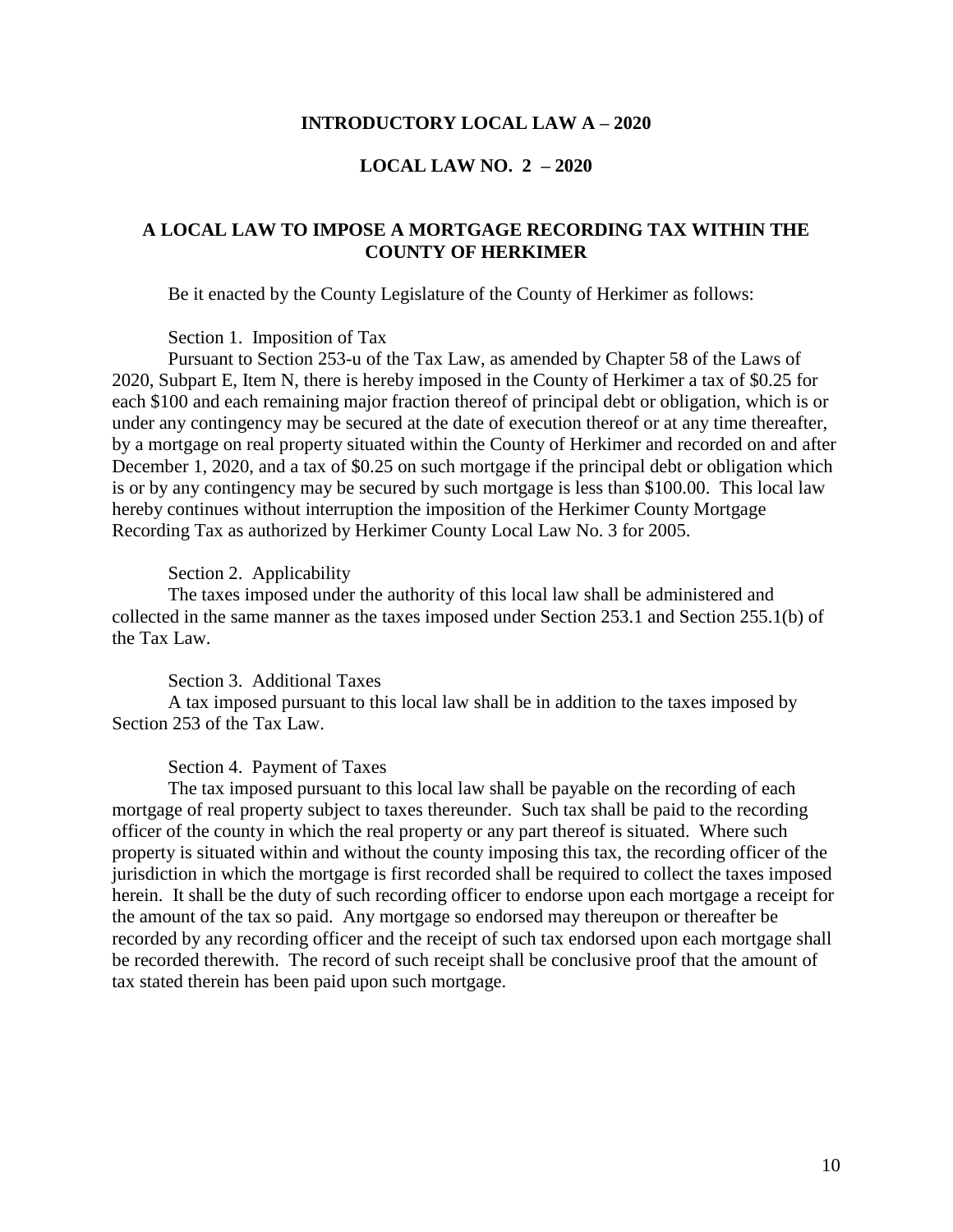Section 5. Real Property Located in More than One County

Where real property covered by the mortgage subject to the tax imposed pursuant to this local law is situated in the State of New York but within and without the County of Herkimer, the amount of such tax due and payable to the County of Herkimer shall be determined in a manner similar to that prescribed in the first paragraph of Section 260 of the Tax Law.

Where such property is situated both within Herkimer County and without the State, the amount due and payable in Herkimer County shall be determined in the manner prescribed in the second paragraph of such Section 260.

#### Section 6. Disposition of Taxes

Notwithstanding any provision of Article 11 of the Tax Law to the contrary, the balance of all monies paid to the recording officer of the County of Herkimer during each month upon account of the tax imposed pursuant to this local law, after deduction of the necessary expenses of his office as provided in Section 262 of the Tax Law, except taxes paid upon mortgages which under the provisions of this local law or Section 260 of the Tax Law are first to be apportioned by the New York State Commissioner of Taxation and Finance, shall be paid over by such officer on or before the tenth day of each succeeding month to the Treasurer of the County of Herkimer and, after the deduction by such Treasurer of the necessary expenses of his or her office provided in Section 262 of the Tax Law, shall be deposited in the General Fund of the County of Herkimer for expenditure on any county purpose. Notwithstanding the provisions of the preceding sentence, the tax so imposed and paid upon mortgages covering real property situated in two or more counties, which under the provisions of this local law or Section 260 of the Tax Law are first to be apportioned by the Commissioner of Taxation and Finance, shall be paid over by the recording officer receiving the same as provided by the determination of the Commissioner.

#### Section 7. Expiration Date

The tax imposed by this local law shall be effective from December 1, 2020 to December 1, 2023.

#### Section 8. Effective Date

This local law shall become effective on the first day of December, 2020, provided that a certified copy thereof is mailed by registered or certified mail to the Commissioner of Taxation and Finance at the Commissioner's Office in Albany at least thirty days prior to the date the local law shall take effect. Certified copies of any local law described in this section shall also be filed with the Herkimer County Clerk, the Secretary of State and the State Comptroller within five days after the local law is duly enacted.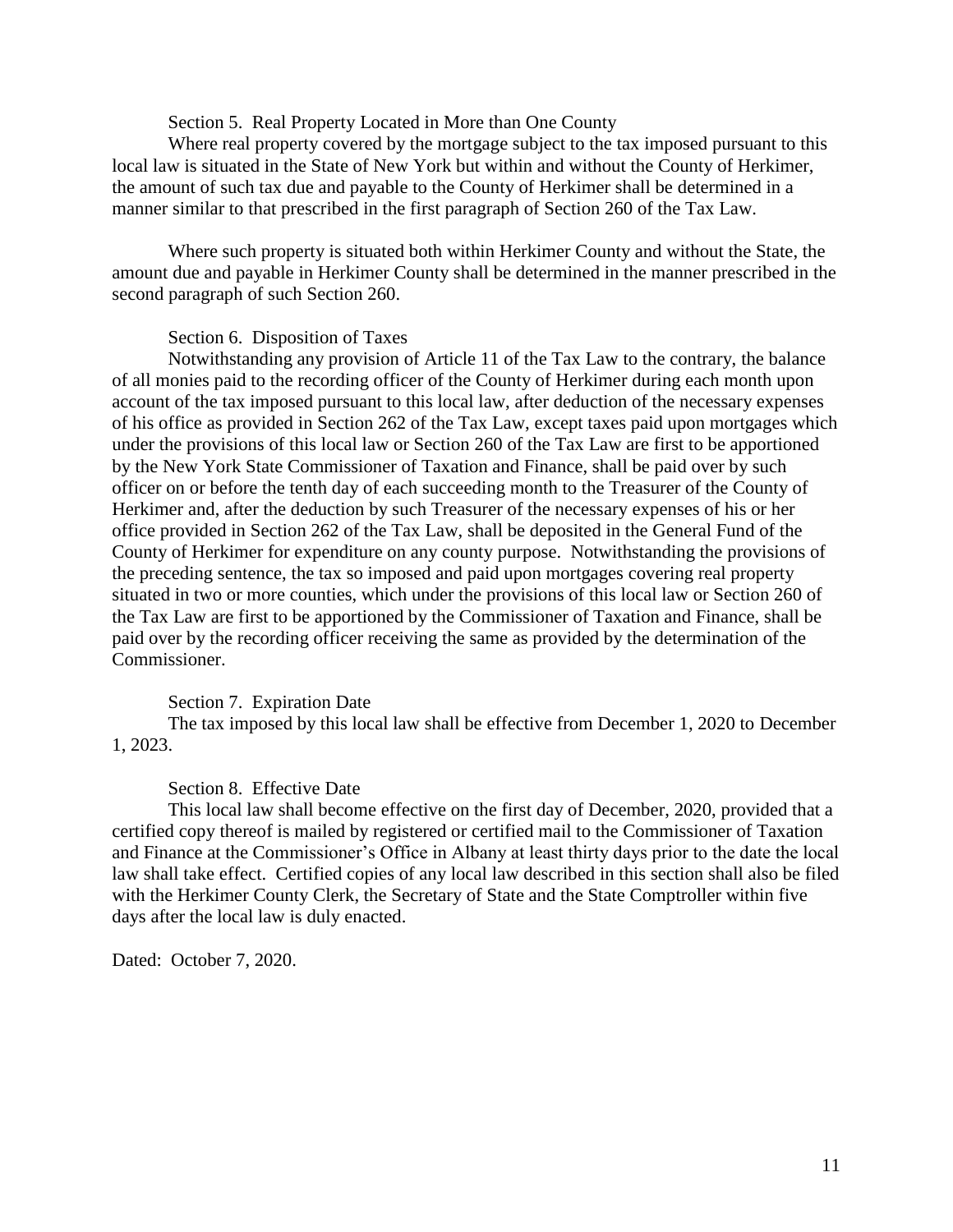

# **REPORT AND RESOLUTION RELATING TO CANCELLED TAXES AND REJECTED TAXES**

### **Sponsored by: Committee on Ways and Means**

WHEREAS, your Committee on Ways and Means, to which was referred the reports of the County Treasurer, with account attached thereto, showing the amounts of cancelled taxes and rejected taxes as of September 22, 2020 which should be charged back to the respective towns, municipalities and districts set forth on said account, does respectfully report that we have examined the same, inquired into the subject matter thereof, and offer the following Resolution:

RESOLVED, that the following amounts be charged to the respective towns, municipalities and districts as set forth on said account and that the portion of said cancelled taxes and rejected taxes be included in the various towns' tax levies for the coming year as follows:

| <b>TOWN</b>                 | <b>CANCELLED</b><br><b>TAXES</b> | <b>REJECTED</b><br><b>TAXES</b> | <b>TOTAL</b> | <b>TOWN PORTION</b><br><b>FOR LEVY</b> |
|-----------------------------|----------------------------------|---------------------------------|--------------|----------------------------------------|
| <b>City of Little Falls</b> | 8,175.73                         |                                 | 8,175.73     | 0.00                                   |
| <b>German Flatts</b>        | 24.14                            |                                 | 24.14        | 21.23                                  |
| <b>Herkimer</b>             | 2,268.64                         |                                 | 2,268.64     | 3.99                                   |
| <b>Totals</b>               | 10,468.51                        |                                 | 10,468.51    | 25.22                                  |

and, be it further

RESOLVED, that certified copies of this Resolution be forwarded to the Herkimer County Treasurer, County Property Agent, and Director of Real Property Tax Services.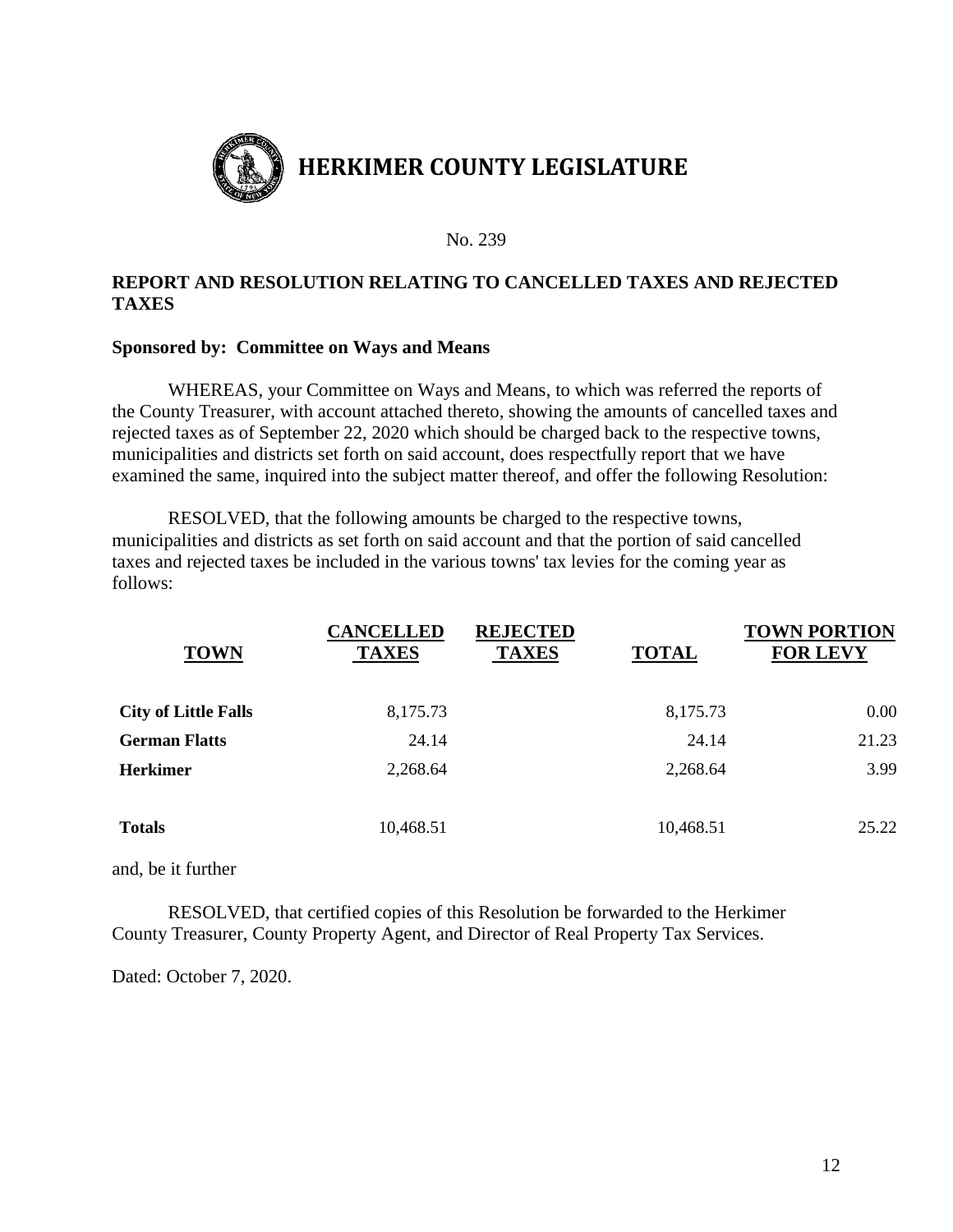

### **HERKIMER COUNTY LEGISLATURE**

No. 240

### **REPORT AND RESOLUTION FIXING PERCENTAGES WHICH THE ASSESSED VALUATION OF REAL PROPERTY BEAR TO THE FULL OR TRUE VALUATION OF THE VARIOUS TOWNS OF THE COUNTY AND THE CITY OF LITTLE FALLS**

#### **Sponsored by: Committee on Ways and Means**

WHEREAS, your Committee on Ways and Means, to which was referred the communication from the Director of Real Property Tax Services, submitting the State Board established Herkimer County Equalization Rates to be used in the apportionment of the 2021 Tax Levy pursuant to Title 2 of Article 8 of the Real Property Tax Law, do respectfully report that we have examined said report and offer the following Resolution:

RESOLVED, that pursuant to Title 2 of Article 8 of the Real Property Tax Law the ratio of percentage which the assessed valuation of real property in each district bears to its full value is hereby established as follows:

County Equalization Rates for the 2020 Assessment Rolls for Municipalities in the County of Herkimer

| City of Little Falls   | 18.00  |
|------------------------|--------|
| Town of Columbia       | 79.00  |
| Town of Danube         | 76.00  |
| Town of Fairfield      | 75.00  |
| Town of Frankfort      | 64.50  |
| Town of German Flatts  | 75.50  |
| Town of Herkimer       | 90.50  |
| Town of Litchfield     | 79.00  |
| Town of Little Falls   | 71.50  |
| <b>Town of Manheim</b> | 66.00  |
| Town of Newport        | 99.50  |
| Town of Norway         | 67.90  |
| Town of Ohio           | 96.50  |
| Town of Russia         | 98.50  |
| Town of Salisbury      | 100.00 |
| Town of Schuyler       | 81.30  |
| Town of Stark          | 55.00  |
| Town of Warren         | 65.00  |
| Town of Webb           | 88.00  |
| Town of Winfield       | 79.00  |

and, be it further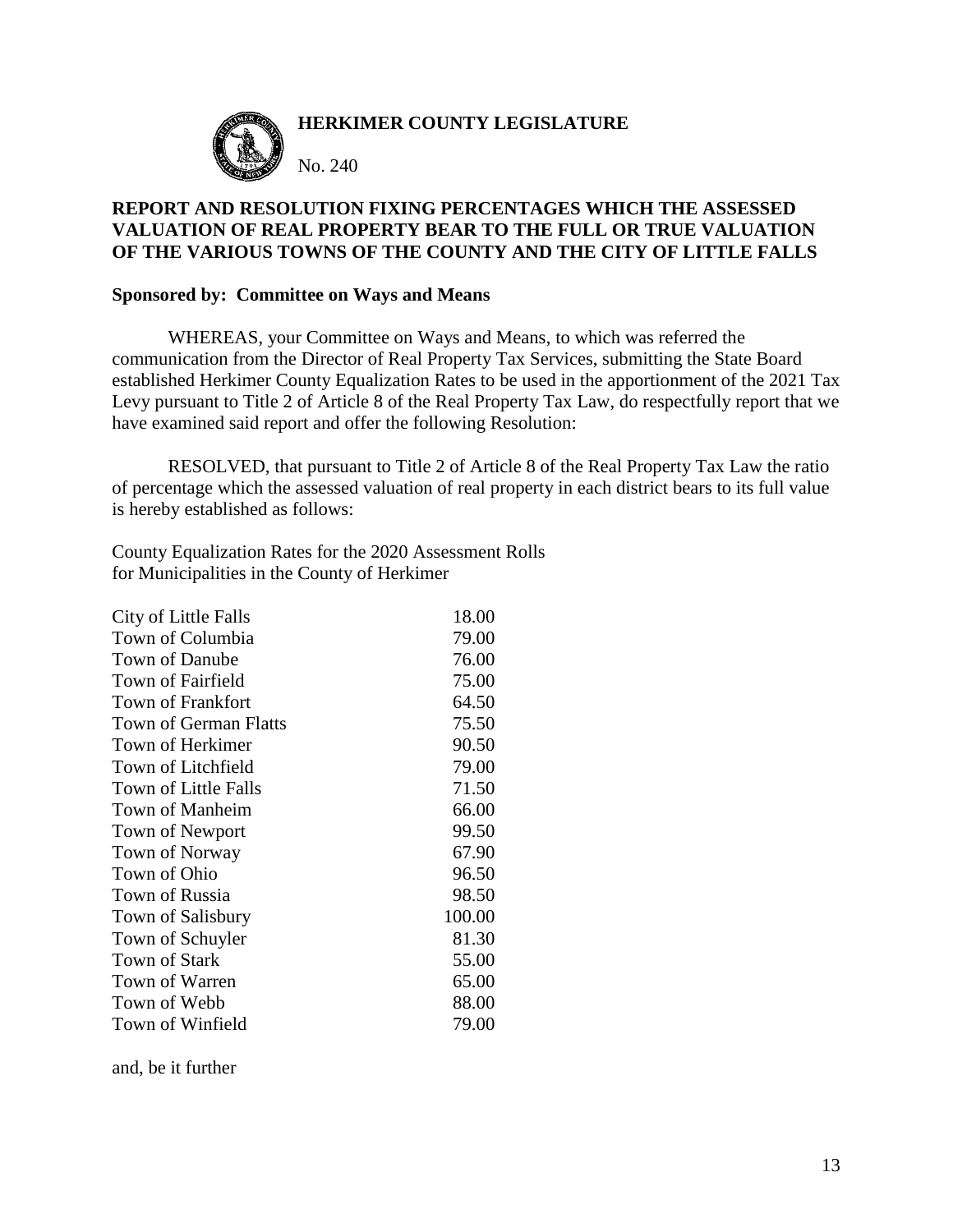RESOLVED, that certified copies of this Resolution be forwarded to the Herkimer County Treasurer, Director of Real Property Tax Services and each town and the City of Little Falls.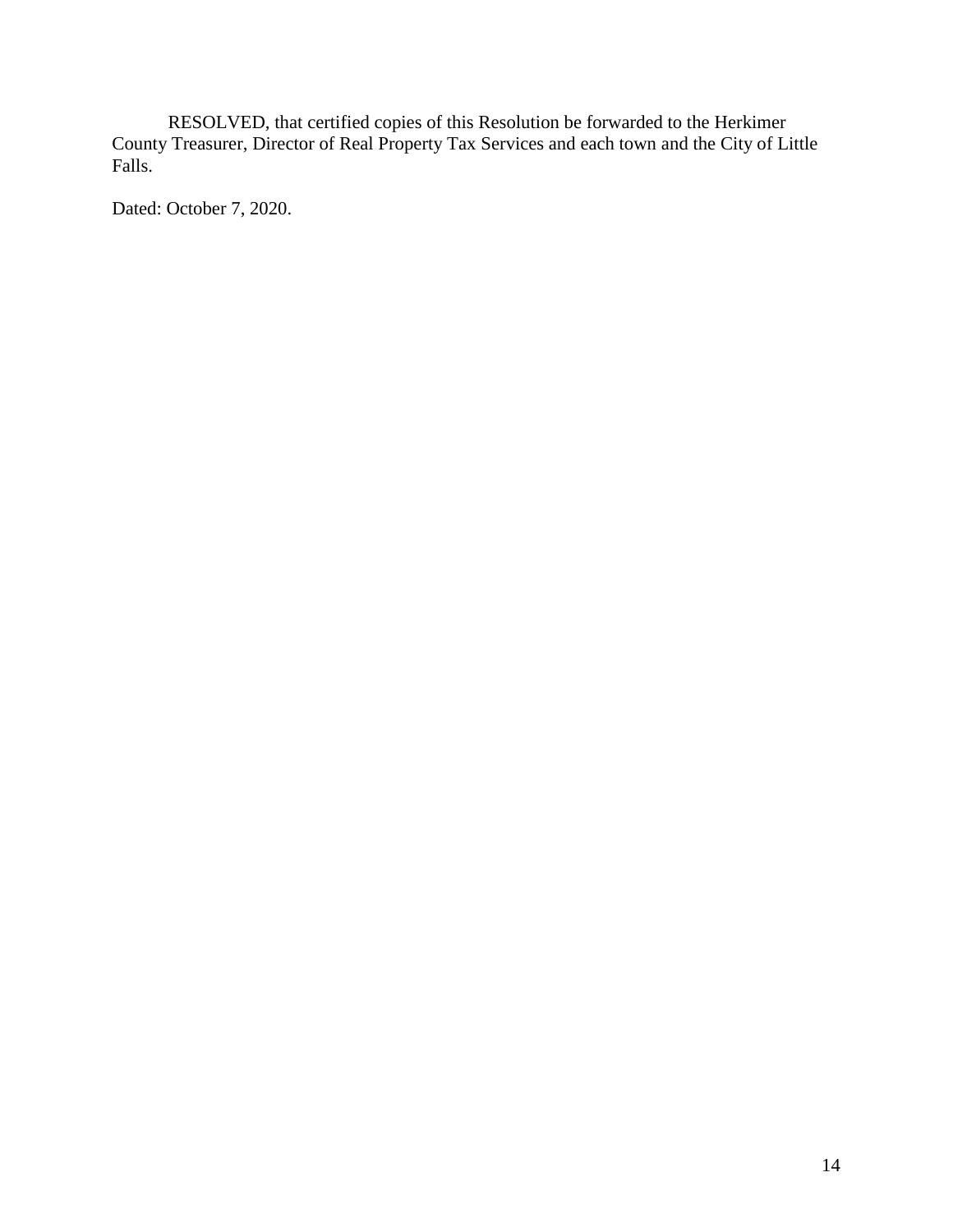

#### **REPORT AND RESOLUTION AUTHORIZING PURCHASE OF LOADER AND TRANSFERRING FUNDS IN HIGHWAY DEPARTMENT**

#### **Sponsored by: Committee on Highways Committee on Ways and Means**

WHEREAS, by letter dated September 18, 2020, Sheri Ferdula, Budget Officer has requested to purchase a 2020 Caterpillar 926M Wheel Loader at a cost of \$144,529.81 for the Highway Department off of NYSOGC Contract; and

WHEREAS, said letter further advises that a transfer of funds will be necessary to make the purchase; now, therefore, be it

RESOLVED, that the Herkimer County Legislature hereby authorizes the purchase of a 2020 Caterpillar 926M Wheel Loader at a cost of \$144,529.81 for the Highway Department off of NYSOGC Contract; and, be it further

RESOLVED, that the Herkimer County Treasurer be, and she hereby is, authorized and directed to transfer funds as follows:

\$144,529.81 From: D5110.10100, Maintenance Division, Temporary Employees To: DM5130.25000, Road Machinery, Other Equipment

and, be it further

RESOLVED, that certified copies of this Resolution be forwarded to the Herkimer County Treasurer, Auditor, Budget Officer, and Highway Superintendent.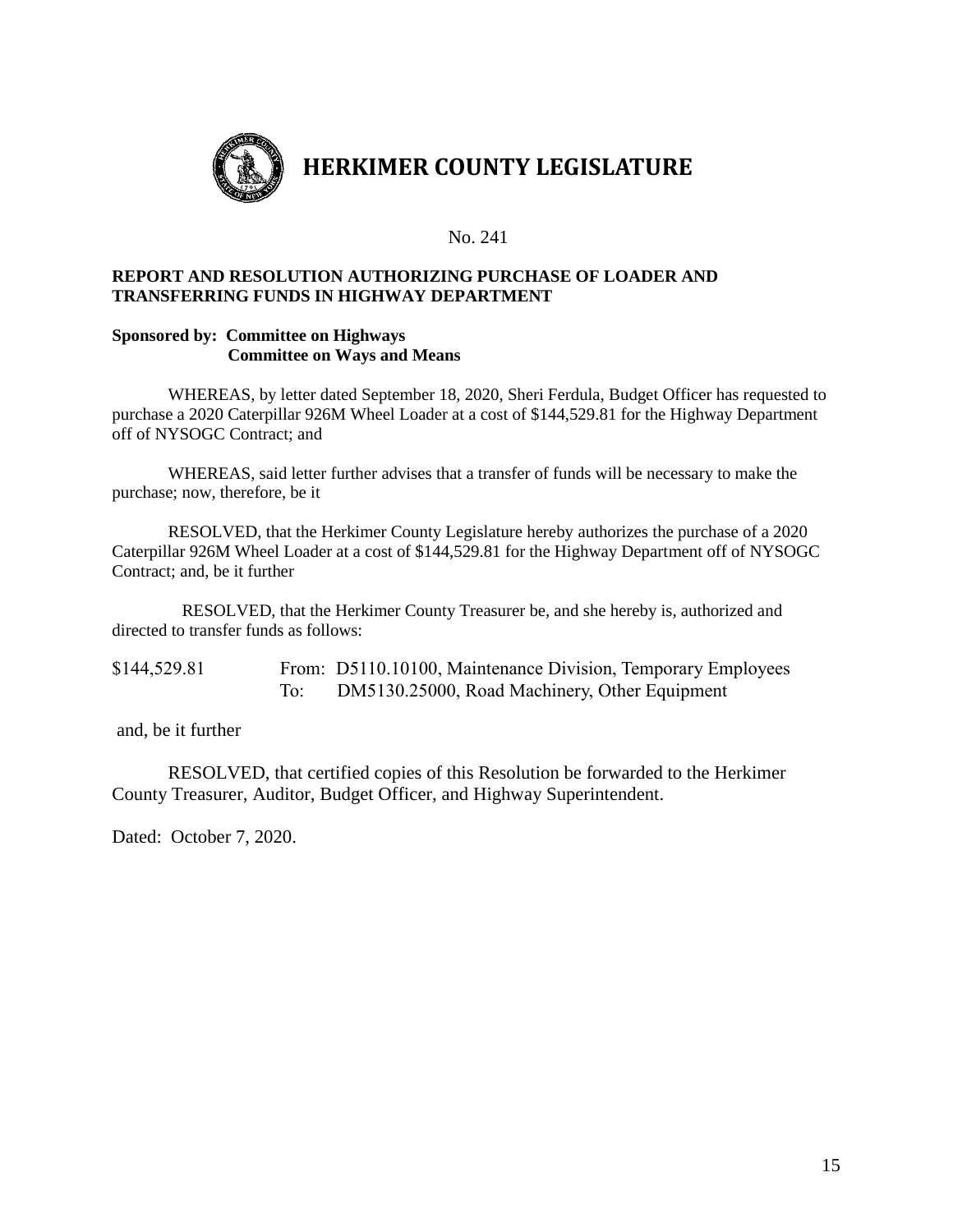

### **REPORT AND RESOLUTION AUTHORIZING AGREEMENT WITH QUADSIMIA IN THE INFORMATION SERVICE DEPARTMENT**

### **Sponsored by: Committee on Information Services Committee on Ways and Means**

WHEREAS, by letter dated September 16, 2020, from Kathy Wright, Director of Information Services this Legislature is advised of a request to enter into an agreement with Quadsimia for technical support and web development for the County website and intranet; and

WHEREAS, the letter further states that the agreement with Quadsimia, 412 Main Street, Utica, NY will be for 75 hours at a cost of \$7,125.00 for a one year period of October 1, 2020 through September 30, 2021; now, therefore, be it

RESOLVED, that the Chairman of this Legislature be, and he hereby is, authorized to execute an agreement with Quadsimia, 412 Main Street, Utica, NY, for technical support and web development of the County website and intranet for 75 hours at a cost of \$7,125.00 for a one year period of October 1, 2020 through September 30, 2021; and, be it further

RESOLVED, that certified copies of this Resolution be forwarded to the Herkimer County Treasurer, Auditor, Budget Officer, Director of Information Services, and Quadsimia.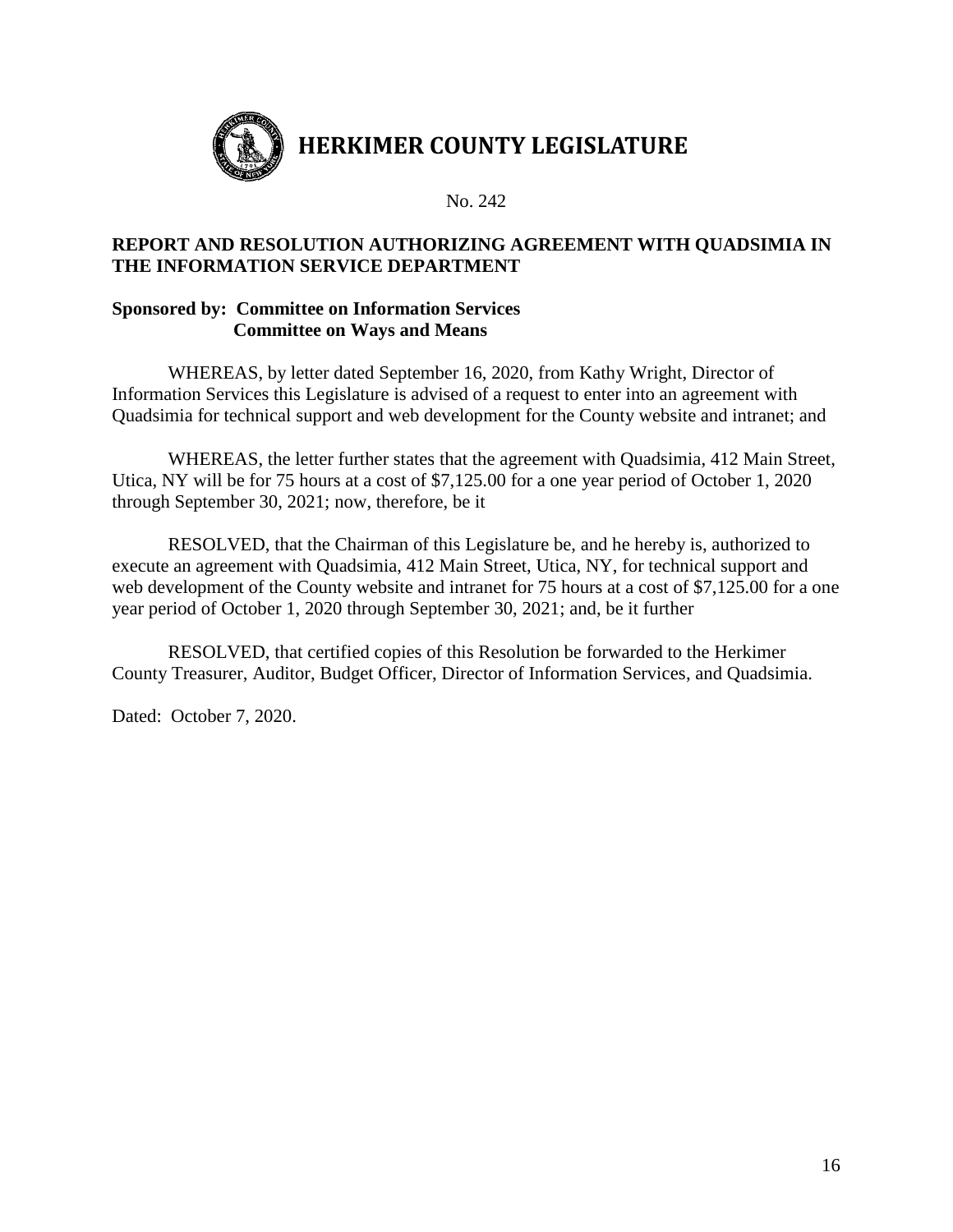

### **REPORT AND RESOLUTION ACCEPTING COST OF LIVING FUNDING ADJUSTMENT FROM THE OFFICE OF MENTAL HEALTH AND AMENDING THE BUDGET**

### **Sponsored by: Committee on Human Resources Committee on Ways and Means**

WHEREAS, by letter dated September 15, 2020 from Kristen Snyder-Branner, Director of Community Services, this Legislature is advised that the Mental Health Department has received additional COLA funding in the amount of \$342 from the Office of Mental Health, and requests that the Legislature approve the same; and

WHEREAS, by letter dated September 17, 2020 from Sheri Ferdula, Budget Officer/Purchasing Agent, this Legislature is advised that the 2020 budget included a COLA amount of \$440 and that a decrease in revenue will be needed to adjust for the lower amount; now, therefore, be it

RESOLVED, that the Herkimer County Legislature accepts a COLA increase from the NYS Office of Mental Health in the amount of \$342; and, be it further

RESOLVED, that the 2020 budget be amended as follows:

| A4320.3490, Mental Health, State Aid        |     | From: \$423,793<br>To: \$423,695 |
|---------------------------------------------|-----|----------------------------------|
| A4320.44000-350, Mental Health, Consultants | To: | From: \$417,725<br>\$417,627     |

RESOLVED, that certified copies of this Resolution be forwarded to the Herkimer County Treasurer, Auditor, Budget Officer, and Director of Community Services.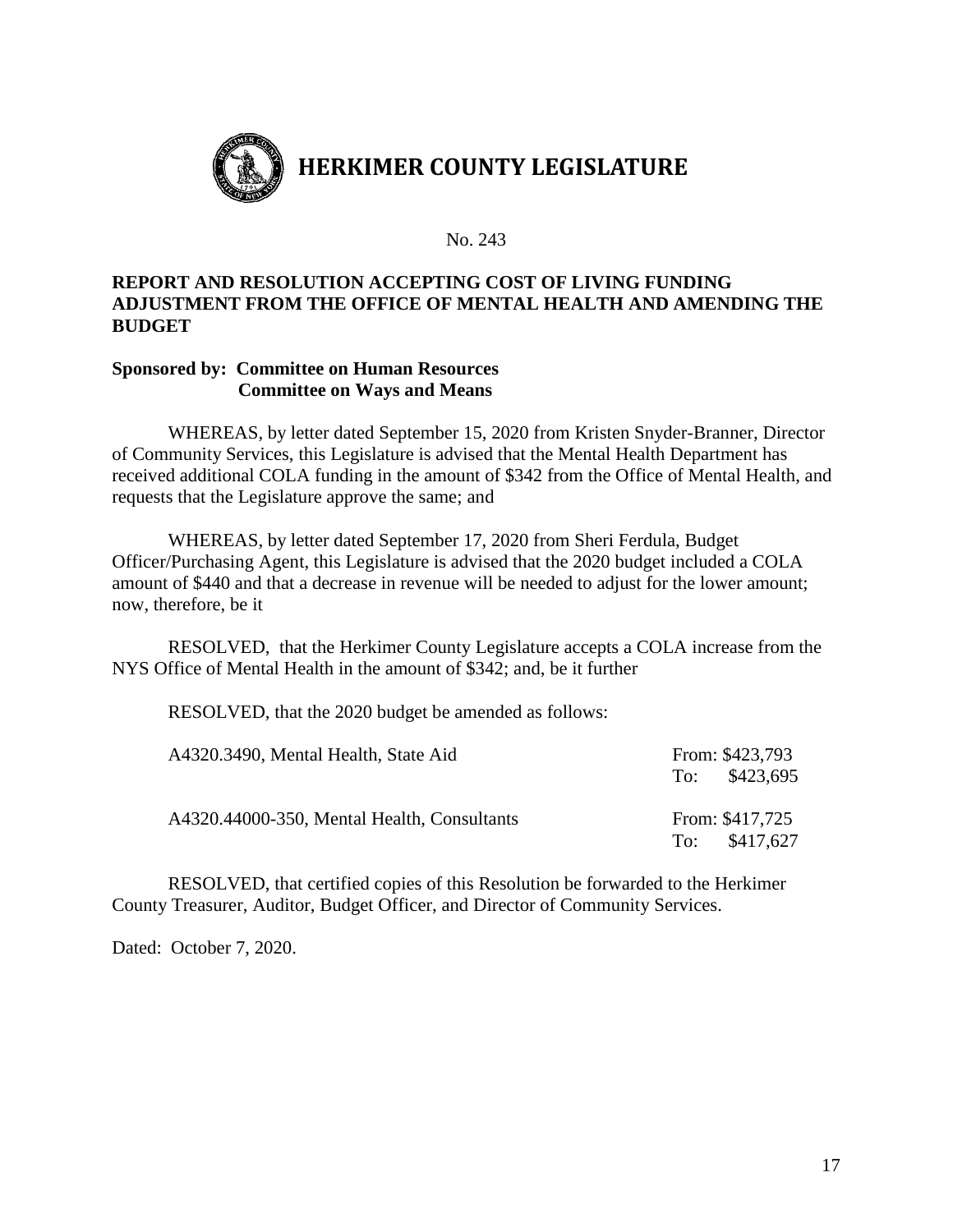

#### **REPORT AND RESOLUTION AUTHORIZING AMENDMENT TO CONTRACT WITH MVP HEALTH CARE IN MENTAL HEALTH**

#### **Sponsored by: Committee on Human Resources Committee on Ways and Means**

WHEREAS, by Resolution No. 196 of 2019, authorization was given to amend the contract with MVP Health Care, 625 State Street, PO Box 2207 Schenectady, NY 12305 in Mental Health for MVP Health Care to provide their own behavioral health services instead of contracting out with Beacon Center; and

WHEREAS, by letter dated September 18, 2020, from Kristen Snyder-Branner, Director of Community Services, this Legislature is advised of a request to amend the agreement with MVP Health Care, due to increased rates of reimbursement; now, therefore, be it

RESOLVED, that the agreement be amended with MVP Health Care to due to increased rates of reimbursement, and that the Chairman of this Legislature is hereby authorized to execute said contract; and, be it further

RESOLVED, that certified copies of this Resolution be forwarded to the Herkimer County Treasurer, Auditor, Budget Officer, Director of Community Services, and the above listed agency.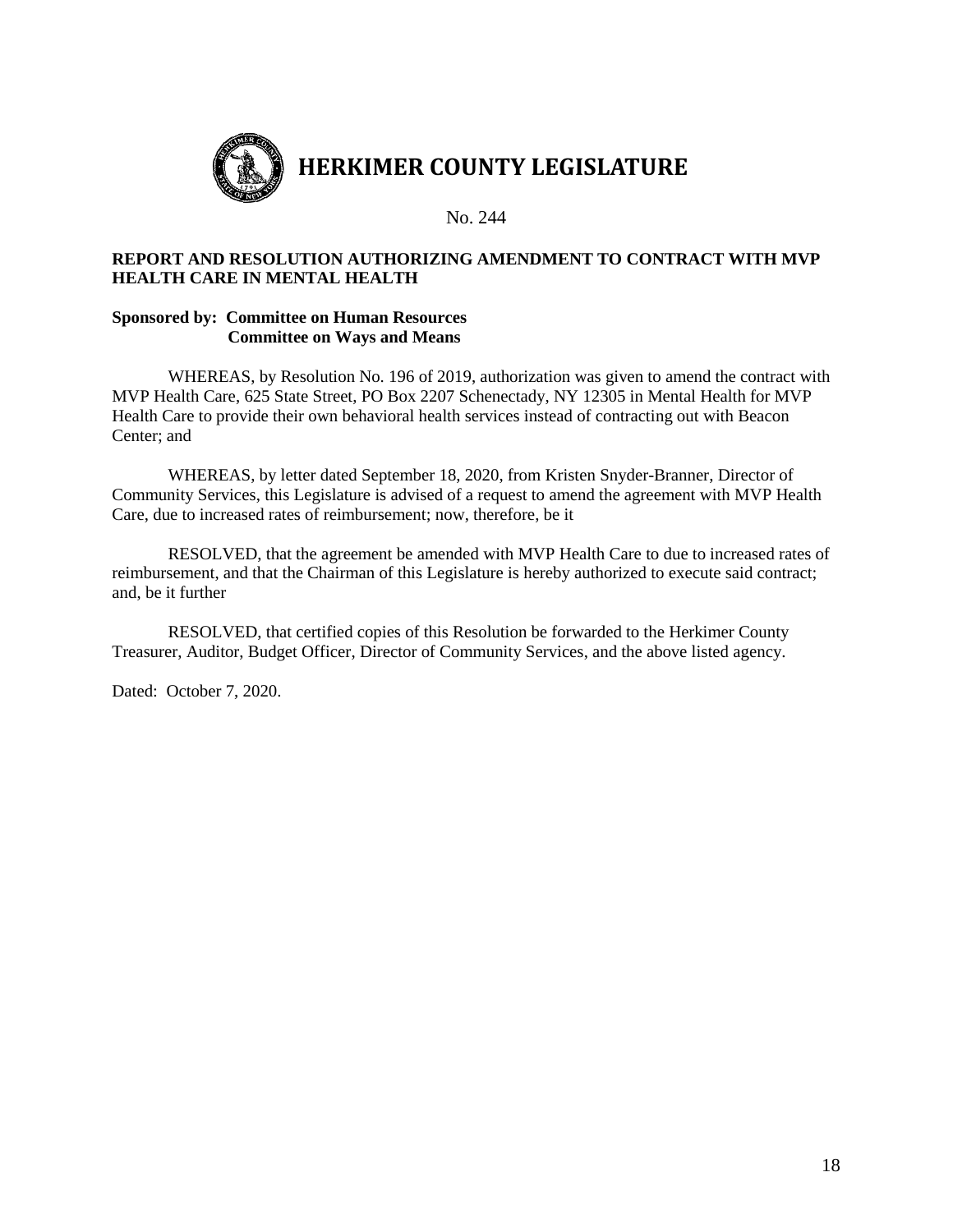

#### **REPORT AND RESOLUTION AUTHORIZING CONTRACT WITH EMPIRE BLUE CROSS BLUE SHIELD IN MENTAL HEALTH**

#### **Sponsored by: Committee on Human Resources Committee on Ways and Means**

WHEREAS, by letter dated September 15, 2020, from Kristen Snyder-Branner, Director of Community Services, this Legislature is advised of a request to enter into a contract with Empire BlueCross BlueShield HealthPlus, 9 Pine Street, New York, NY 10005, to allow the clinic to be a participating provider in their network and be able to bill this insurance company for outpatient mental health services; and

WHEREAS, said letter further states since they are an Article 31 Office of Mental Health Clinic, this agreement follows the APG (Ambulatory Patient Group) rates that are set by the State; now, therefore, be it

RESOLVED, that the above described contract with Empire BlueCross BlueShield HealthPlus is approved, and that the Chairman of this Legislature is hereby authorized to execute said contract; and, be it further

RESOLVED, that certified copies of this Resolution be forwarded to the Herkimer County Treasurer, Auditor, Budget Officer, Director of Community Services, and Empire BlueCross BlueShield HealthPlus.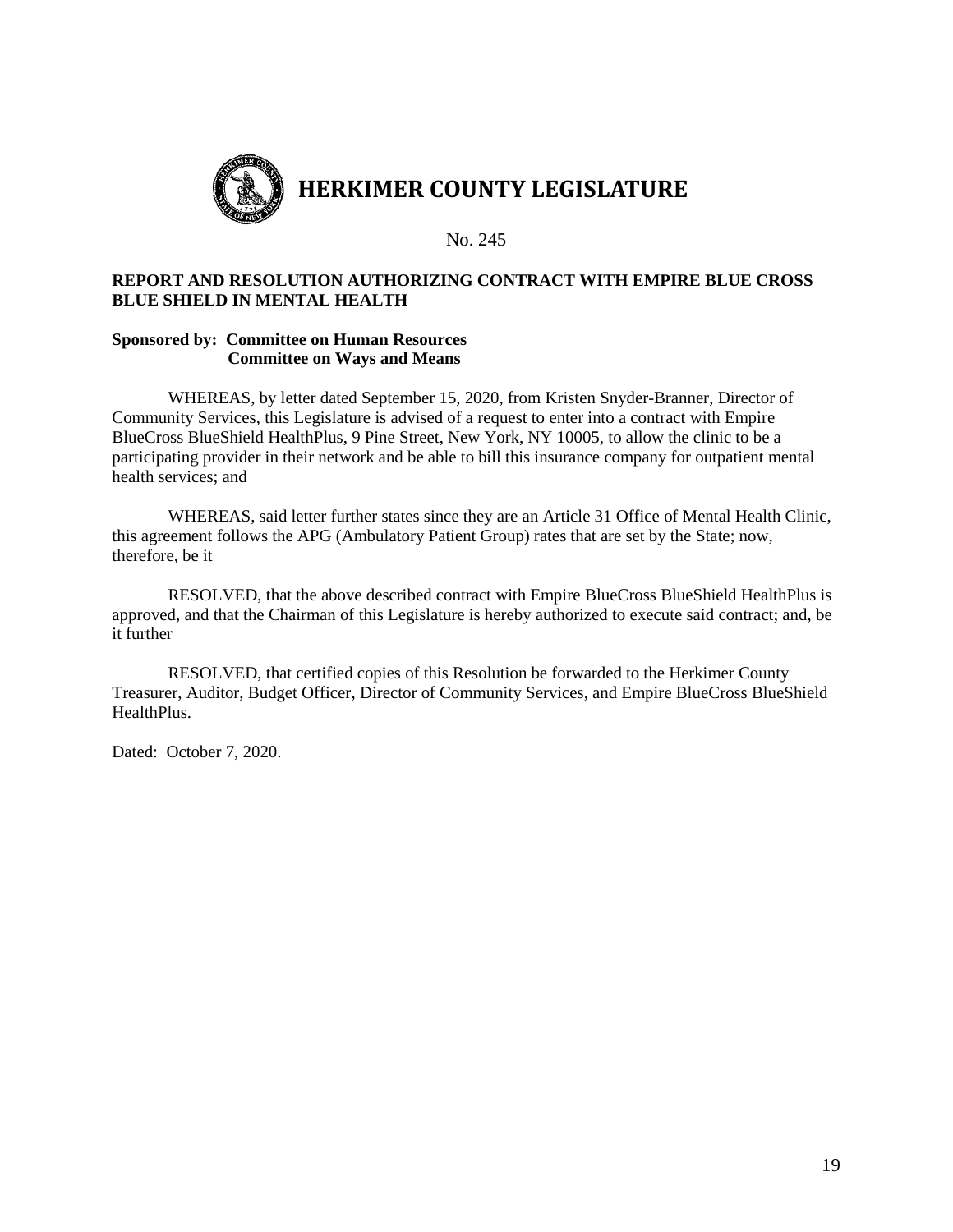

# **REPORT AND RESOLUTION AUTHORIZING CONTRACT IN CONNECTION WITH COUNTYWIDE COST ALLOCATION PLAN**

### **Sponsored by: Committee on Ways and Means**

WHEREAS, Resolution No. 264 of 2015 authorized a contract with Maximus to provide comprehensive cost allocation services to Herkimer County, Resolution No. 195 of 2019 amended the contract to add an additional \$750 per year to include required reporting for the Department of Social Services; and

WHEREAS, by letter dated September 17, 2020 from Sheri Ferdula, Budget Officer/ Purchasing Agent, it is requested that an agreement be entered into with Maximus of Reston, VA, in the amount of \$12,250 per year through March 31, 2023, covering fiscal years 2020, 2021, and 2022; now, therefore, be it

RESOLVED, that the Herkimer County Legislature hereby approves entering into a contract with Maximus, 1891 Metro Center Drive, Reston VA 20190 at a cost of \$12,250 per year through March 31, 2023, covering fiscal years 2020, 2021, and 2022, with said contract to be approved by the County Attorney; and, be it further

RESOLVED, that the Chairman of the Legislature is hereby authorized to execute said contract on behalf of the County of Herkimer; and, be it further

RESOLVED, that certified copies of this Resolution be forwarded to the Herkimer County Treasurer, Auditor, Budget Officer, County Attorney, and Maximus.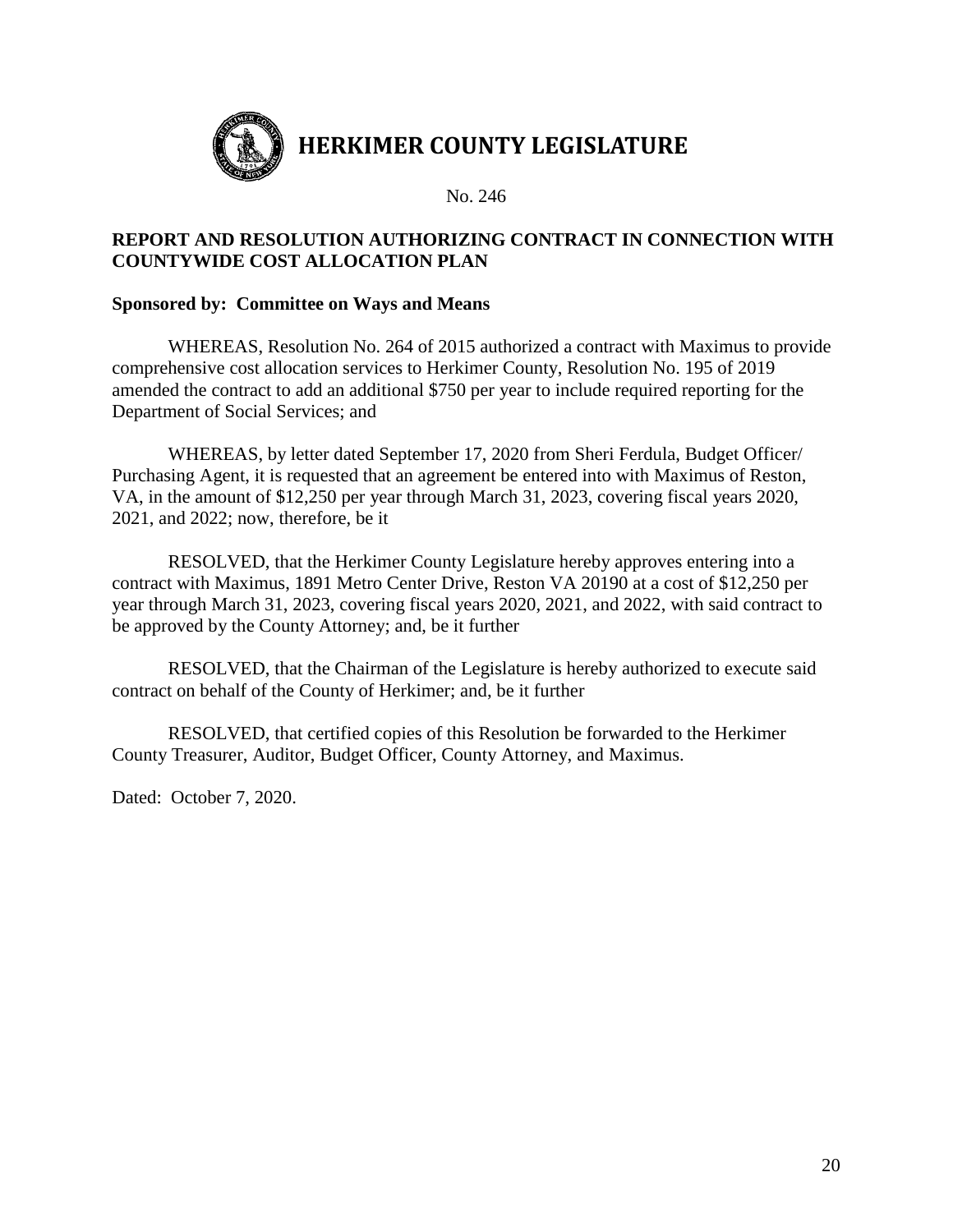

# **REPORT AND RESOLUTION INCORPORATING HEALTH ACROSS ALL POLICIES INTO COUNTY AGENCY ACTIVITIES**

### **Sponsored by: Committee on Human Resources Committee on Ways and Means**

WHEREAS, it is well documented that social factors, including the conditions in which people are born, grow, work, live, play, and age, and the wider set of forces and systems shaping the conditions of daily life, have a tremendous impact on the health and well-being of all people; and

WHEREAS, policies related to the environment, agriculture, housing, transportation, energy, parks and recreation, and economic development all significantly influence the public's physical, economic, and social environments; in which principles of smart growth and sustainable development directly support improved health outcomes and age-friendly communities; and

WHEREAS, the Health Across All Policies initiative systematically considers the health implications of decisions made by all government entities regarding public policies; avoids harmful health impacts made by all government entities regarding public policies; avoids harmful health impacts in order to improve population health and health equity; and incorporates health considerations into policies, programs, and initiatives led by non-health agencies; and

WHEREAS, it is the policy of the County of Herkimer that all County government entities advise and assist the Chairman of the Herkimer County Legislature in developing policies designed to help meet the needs of residents of the County of Herkimer and to encourage the health, safety, and well-being of those residents; and

WHEREAS, through the efforts of County government entities and others, Herkimer County will be designated as an Age-Friendly County by the American Association of Retired Persons (AARP). This designation is based on the Eight Domains of Livability outlined by the World Health Organization (WHO) as follows: 1) Outdoor Spaces and Buildings: 2) Transportation; 3) Housing; 4) Social Participation; 5) Respect and Social Inclusion; 6) Civic Participation and Employment; 7) Communication and Information; and 8) Community and Health Services; and

WHEREAS, Herkimer County's designation as an Age-Friendly county will bring increased attention to the Health Across All Policies initiative and the County's consideration of the impact of County policies and procedures on environmental, economic, and social factors to influence the health and well-being of all residents, especially older adults; and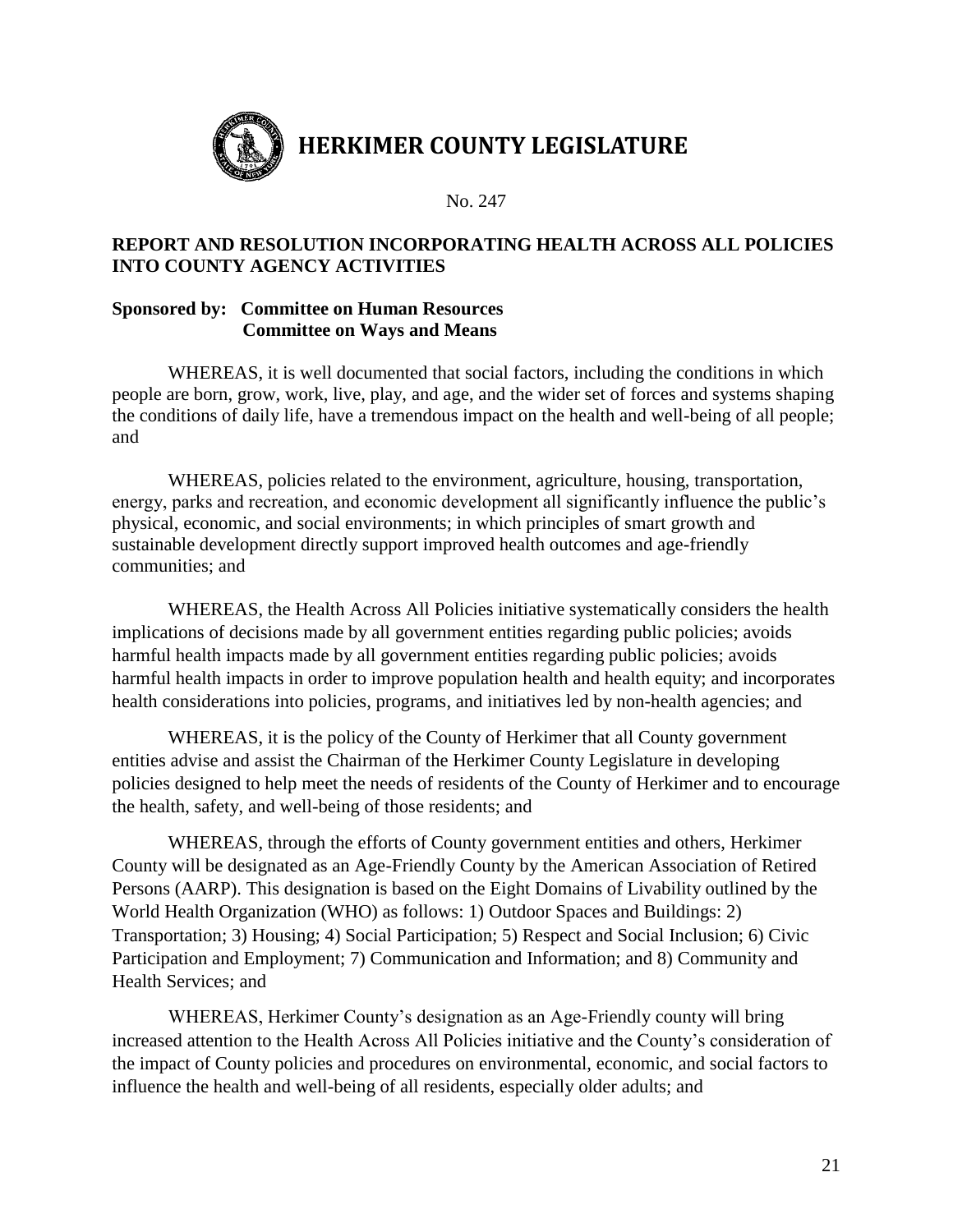WHEREAS, the Prevention Agenda, New York State's health improvement plan for improving health outcomes and reducing health disparities in and amongst racial, ethnic, disability, and low socioeconomic groups, as well as the populations who experience such disparities, has provided a blueprint that enables the County to make substantial progress across numerous measures of public health and prevention; now, therefore, be it

RESOLVED, that the Chairman of the Herkimer County Legislature do hereby order and direct as follows:

- 1. As used herein, "Affected County Entities" means (i) all agencies and departments over which the Chairman has executive authority, and (ii) all public benefit corporations, public authorities, boards, and commissions for which the Chairman appoints the Chair, the Chief Executive or the majority of the Board Members.
- 2. All Affected County Entities shall incorporate the New York State Prevention Agenda priorities and the WHO Eight Domains of Livability, where practicable and feasible, into County plans, plans submitted to New York State government, as well as agency guidance, policies, procedures, and procurements, with guidance from the Herkimer County Age Friendly Advisory Board in order to further the goals of the Health Across All Policies.
- 3. All Affected County Entities shall consider how best to incorporate the New York State Prevention Agenda's priorities and the WHO Eight Domains of Livability when preparing contract solicitations, grants, submitting plans to a federal or state agency or entity, or developing county plans under the applicable statutory and administrative criteria, where practicable and feasible. For appropriate best value procurements where price is not the determining factor, an Affected County Entity shall consider structuring the procurement to allow the award of additional technical points for proposals that address the State's Prevention Agenda priorities and the WHO Eight Domains of Livability based upon set evaluative criteria.
- 4. 4. To achieve the foregoing:
	- A. On or after *October 7, 2020*, Affected County Entities shall, where practicable and feasible, include in solicitations for best value procurements and grants where price is not determining factor, a provision requiring contractors to describe how their proposals can improve community health and wellness in their execution of the contract, agreement and/or procurement, such as, promoting age-friendly job creation and economic stability, transportation mobility, and the ability to leverage investments that can have complementary benefits in more than one area;
	- B. Each Affected County Entity shall achieve this goal by incorporating, where practicable and feasible, the following considerations into the development of policies, guidance, regulations, and proposed legislation:
		- i. Opportunities for improved alignment and coordination of the New York State Prevention Agenda and age-friendly-related programs and policies across all County entities and among public and private partners;
		- ii. The impact on the ability of individuals to continue living in their communities in a manner consistent with their abilities and values;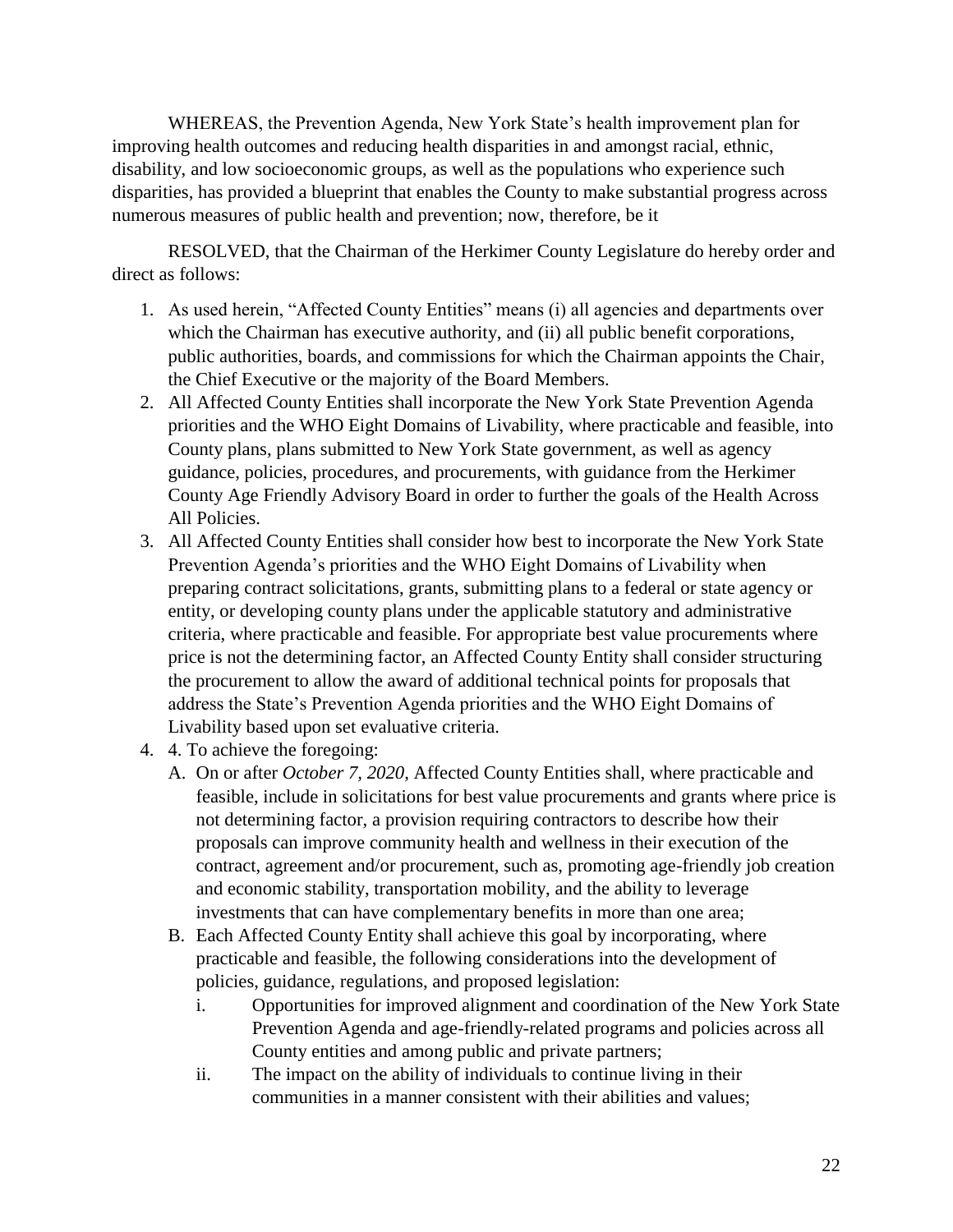- iii. The opportunities for civic engagement and how to expand them;
- iv. Strengthening infrastructure for home and community-based services;
- v. Approaches that build toward a future in which everyone in Herkimer County can enjoy wellness, longevity, and quality of life in strong, healthy communities;
- vi. Each community's special strengths in technology, innovation, research, health care, and business, and how those strengths may be leveraged to support healthy aging and the work of family caregivers;
- vii. The inclusion of healthy and age-friendly communities in programs that support community design, planning, zoning and development;
- viii. Promotion of caregiver support;
- ix. The provision of cost-effective, high quality services to Herkimer County residents, especially older adults, adults with disabilities, and their caregivers; and
- x. Increased consumer accessibility to health and supportive services.
- C. Within 30 days after the date of this Order, each Affected County Entity shall designate a Herkimer County Age Friendly Advisory Board Coordinator, who shall:
	- i. Be a liaison with the Herkimer County Age Friendly Advisory Board; and
	- ii. Be responsible for that Affected County Entity's compliance with this Order.
- D. All other government entities within Herkimer County are encouraged to undertake similar consideration in their contracting, agreements, and procurements.

### and, be it further

RESOLVED, that certified copies of this Resolution be forwarded to the Herkimer County Treasurer, Auditor, Budget Officer, and Director of the Office for the Aging.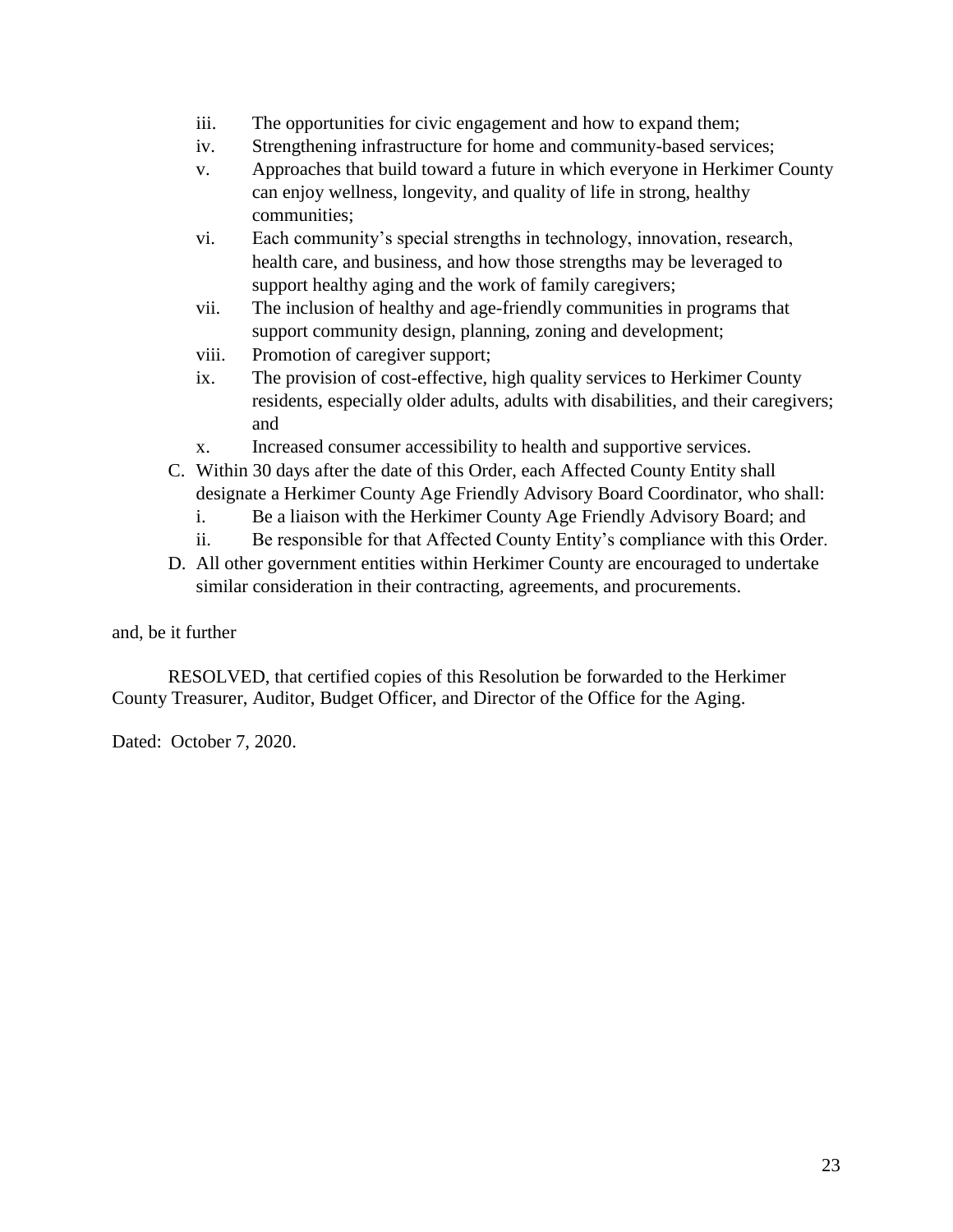

### **REPORT AND RESOLUTION AUTHORIZING TRANSFER OF FUNDS IN THE OFFICE FOR THE AGING**

### **Sponsored by: Committee on Ways & Means**

WHEREAS, your Committee on Ways and Means, to which was referred a communication from Sheri A. Ferdula, Budget Officer/Purchasing Agent, dated September 17, 2020, submitting a request for a transfer of funds in the Office for the Aging to adjust for expenses, reports that we have examined said communication, inquired into the subject matter thereof, and recommend that said transfers be made and offer the following Resolution:

RESOLVED, that the Herkimer County Treasurer be, and she hereby is, authorized and directed to transfer the following sum from and to the following accounts in the 2020 Budget:

| \$3,400  | To: | From: A6774.10100, Aging, CI, Temporary Employees<br>A6774.44000, Aging, CI, Contracted Services       |
|----------|-----|--------------------------------------------------------------------------------------------------------|
| \$25,000 | To: | From: A6775.10100, Aging CSE, Temporary Employees<br>A6775.44000, Aging CSE, Contracted Services       |
| \$12,000 | To: | From: A6776.10100, Aging, CII, Temporary Employees<br>A6776.44000, Aging, CII, Contracted Services     |
| \$36,000 | To: | From: A6776A.10100, Aging, SNAP, Temporary Employees<br>A6776A.44000, Aging, SNAP, Contracted Services |
| \$7,000  | To: | From: A6777.10100, Aging, HEAP, Temporary Employees<br>A6777.44000, Aging, HEAP, Contracted Services   |

and, be it further

RESOLVED, that certified copies of this Resolution be forwarded to the Herkimer County Treasurer, Auditor, Budget Officer, and Director of the Office for the Aging.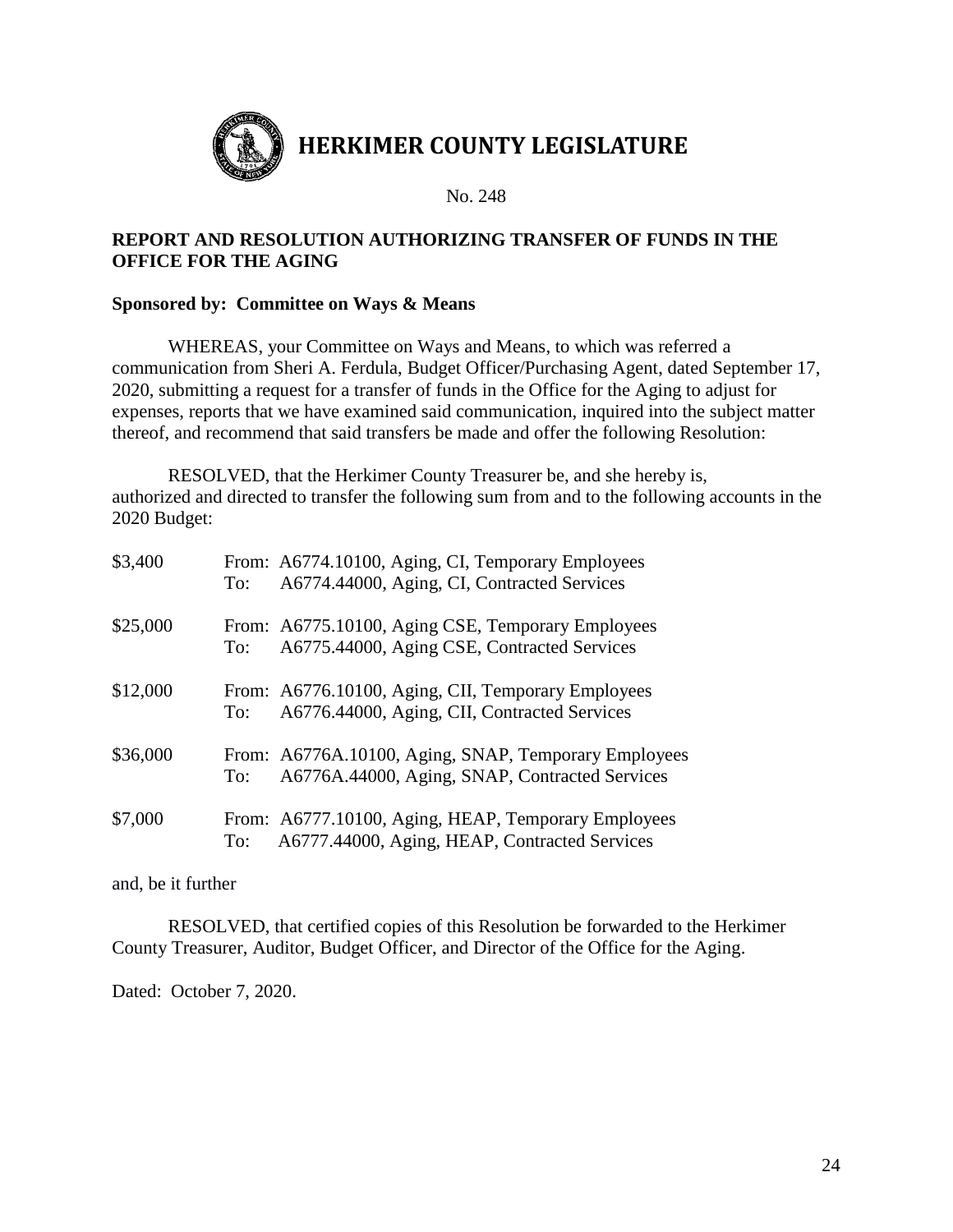

### **REPORT AND RESOLUTION AUTHORIZING RENEWAL OF CONTRACT WITH SENIOR NETWORK HEALTH**

### **Sponsored by: Committee on Human Resources Committee on Ways and Means**

WHEREAS, by letter dated September 17, 2020 from Kathy L. Fox, Director of the Office for the Aging, this Legislature is advised of a request to enter into a contract with Senior Network Health, LLC of Utica, New York, November 1, 2020 to October 31, 2021, for the Office for the Aging to provide contracted services to the clients of Senior Network Health in Herkimer County; and

WHEREAS, the Office for the Aging will provide home delivered meals, congregate meals, nutritional counseling, and case conferencing, with said services to be reimbursed at \$9.25 per meal and \$45.00 per hour for counseling and case conferencing; now, therefore, be it

RESOLVED, that the Chairman of this Legislature is hereby authorized to enter into a contract with Senior Network Health, LLC, 1650 Champlain Ave., Utica, NY 13502, to provide contracted services by the Herkimer County Office for the Aging as above described from November 1, 2020 to October 31, 2021, with the renewal of one additional year on the same terms and conditions; and, be it further

RESOLVED, that certified copies of this Resolution be forwarded to the Herkimer County Treasurer, Auditor, Budget Officer, Director of the Office for the Aging, and Senior Network Health, LLC.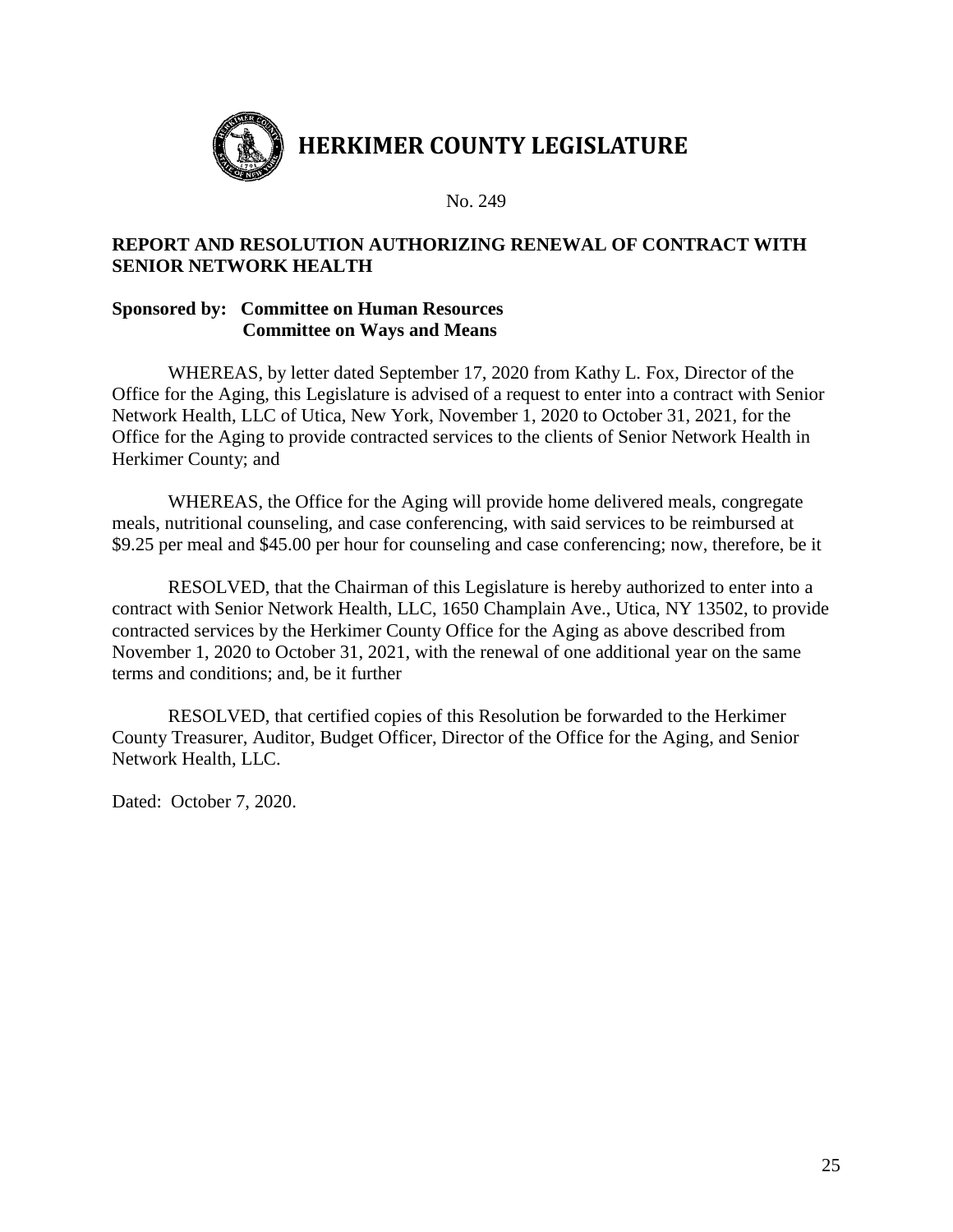

#### **REPORT AND RESOLUTION AUTHORIZING CONTRACTS AND AMENDING BUDGET IN CONNECTION WITH CRIME VICTIM SERVICES GRANT FOR DISTRICT ATTORNEY'S OFFICE**

#### **Sponsored by: Committee on Public Safety/Emergency Management Committee on Ways and Means**

WHEREAS, by communication dated September 17, 2020 from Sheri Ferdula, Budget Officer, this Legislature is advised that the New York State Office of Victim Services has approved an award for a period from October 1, 2020 through September 30, 2021 for the Herkimer County Victim Services Program; and

WHEREAS, by said letter the Budget Officer has advised of a request to amend the 2020 Budget and create a project DA02-18, when said grant awards are received for the Victim Services Program in the Office of the District Attorney's Office; now, therefore, be it

RESOLVED, that the Chairman of the Legislature is hereby authorized to execute and e-sign the contract for the Herkimer County Victim Services Program in the amount of \$54,672.54 for the period of October 1, 2020 to September 30, 2021; and, be it further

RESOLVED, that the above described grant is hereby accepted and that the 2020 budget be amended as follows:

#### Revenue:

| A1169.4389I, Crime Victims Coordinator, Federal Aid         | From:<br>To: | \$0<br>\$54,672.54 |
|-------------------------------------------------------------|--------------|--------------------|
| Appropriation:                                              |              |                    |
| A1169.10000-001, Victims Services Coordinator, Salaries     | From:        | \$0                |
|                                                             | To:          | \$37,665           |
| A1169.41000, Victims Services Coordinator, Supplies         | From:        | \$0                |
|                                                             | To:          | \$7,911.01         |
| A1169.81000, Victims Services Coordinator, Retirement       | From:        | \$0                |
|                                                             | To:          | \$3,502            |
| A1169.83000, Victims Services Coordinator, Social Security  | From:        | \$0                |
|                                                             | To:          | \$2,335            |
| A1169.83500, Victims Services Coordinator, Medicare         | From:        | \$                 |
|                                                             | To:          | \$546              |
| A1169.84000, Victims Services Coordinator, Workers Comp     | From:        | \$0                |
|                                                             | To:          | \$848              |
| A1169.86000, Victims Services Coordinator, Health Insurance | From:        | \$0                |
|                                                             | To:          | \$1,865.53         |

and, be it further

RESOLVED, that certified copies of this Resolution be forwarded to the Herkimer County Treasurer, Auditor, Budget Officer and District Attorney.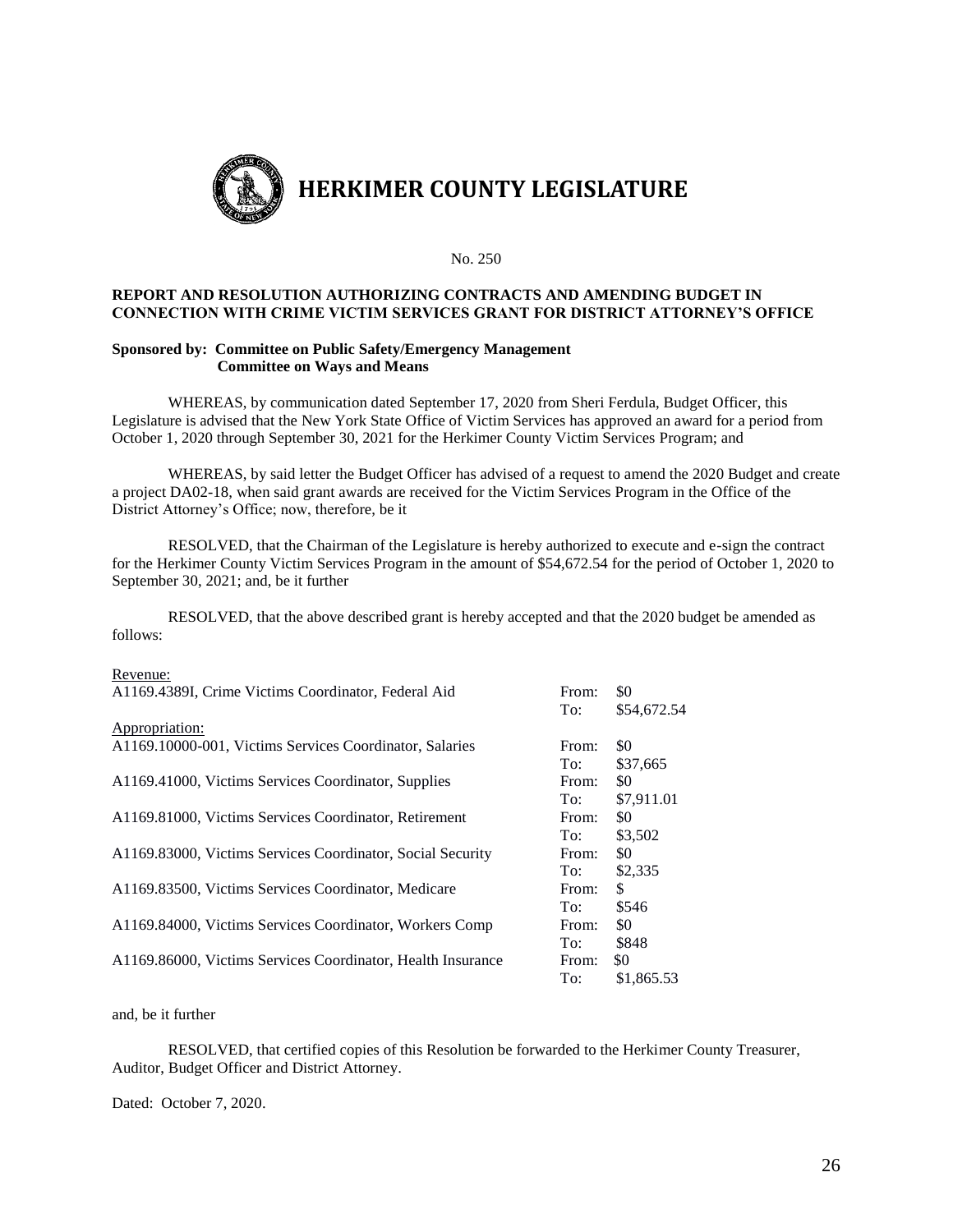

#### **REPORT AND RESOLUTION ACCEPTING GRANT FUNDING, AUTHORIZING E-SIGNATURE, CREATING PROJECTS, AND AMENDING 2020 BUDGET**

#### **Sponsored by: Committee on Public Safety/Emergency Management Committee on Ways and Means**

WHEREAS, by letter dated September 17, 2020, John J. Raymond, Director of Emergency Services has advised of a State Homeland Security (SHSP) Grant in the amount of \$64,437.00 and State Law Enforcement Terrorism Prevention Program (SLETPP) Grant in the amount of \$21,479.00, FY2020 for a total amount of \$85,916.00; and

WHEREAS, letter further advises the grant period is September 1, 2020 through September 30, 2022; and

WHEREAS, by letter dated September 18, 2020, from Sheri A. Ferdula, Budget Officer/Purchasing Agent, this Legislature is advised that projects be established, and the 2020 budget must be amended; now, therefore, be it

RESOLVED, that the above described grant is hereby accepted, projects are established, and that the 2020 budget be amended as follows:

#### **SHSP**

| Revenue:<br>A3020A.4389H, EM Homeland Security, Federal Aid,<br>Proj EM02-14     | From: | <sup>SO</sup><br>To: | \$64,437        |
|----------------------------------------------------------------------------------|-------|----------------------|-----------------|
| Expense:<br>A3020A.25000, EM Homeland Security, Other Equipment,<br>Proj EM02-14 |       | From:<br>To:         | \$0<br>\$39,437 |
| A3020A.44000, EM Homeland Security, Contracted Services,<br>Proj EM02-14         | From: | <sup>SO</sup><br>To: | \$25,000        |
| <b>SLETPP</b>                                                                    |       |                      |                 |
| Revenue:<br>A3110A.4389H, Homeland Security Grant, Federal Aid, Proj SH20-1      | From: | <sup>SO</sup><br>To: | \$21,479        |
| Expense:<br>A3110A.42100, Homeland Security Grant, Telephone, Proj SH20-1        | From: | \$0<br>To:           | \$21,479        |
| 1 1 1 1 1 0 1                                                                    |       |                      |                 |

and, be it further

RESOLVED, that the Chairman of the Legislature be authorized to e-sign the grant document; and, be it further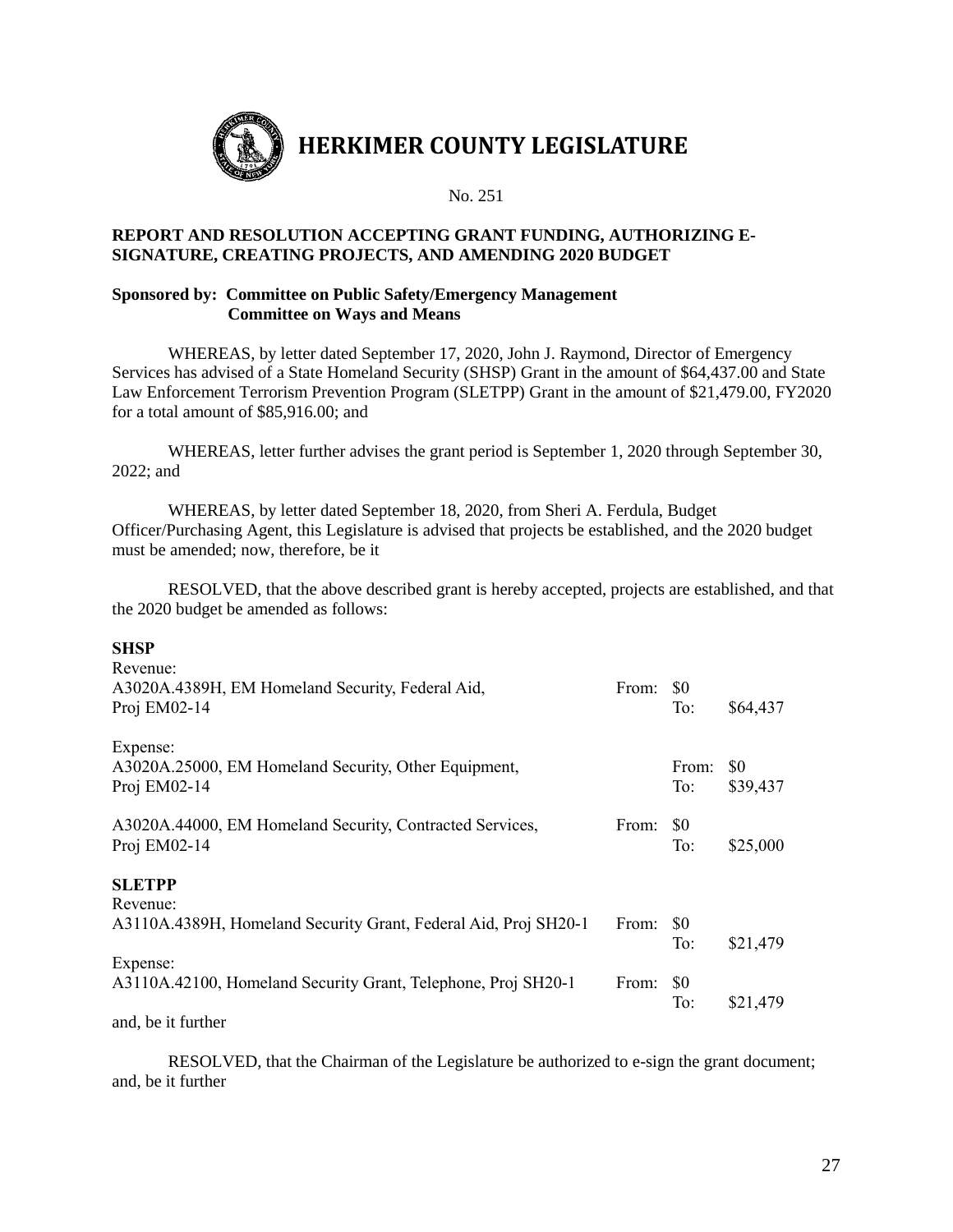RESOLVED, that certified copies of this Resolution be forwarded to the Herkimer County Treasurer, Auditor, Budget Officer, Director of Emergency Services, and Sheriff.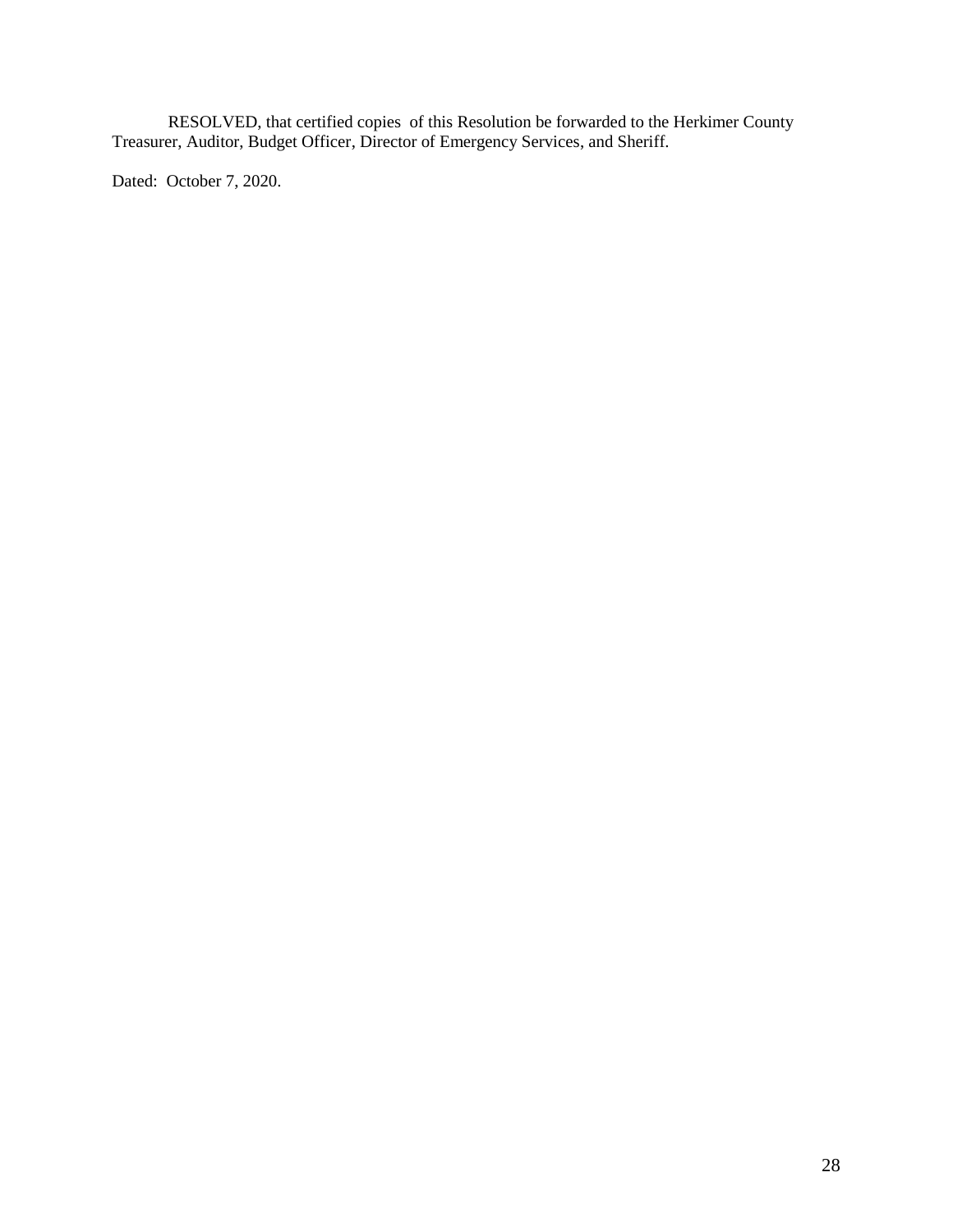

### **REPORT AND RESOLUTION AS REGARDS DENTAL INSURANCE FOR COUNTY EMPLOYEES**

#### **Sponsored by: Committee on Ways and Means**

WHEREAS, this Legislature has been informed by communication dated September 24, 2020 from Steven R. Billings, Personnel Officer, of a request for an Administrative Services Contract with Excellus BlueCross BlueShield for third party administration of the County's dental claims for the period of January 1, 2021 through December 31, 2023, with the administrative fee for 2021 at \$3.10 PEPM, for 2022 at \$3.19 PEPM, and for 2023 at \$3.29 PEPM; now, therefore, be it

RESOLVED, that the Herkimer County Legislature authorizes an Administrative Services Contract with Excellus BlueCross BlueShield for third party administration of the County's dental claims for the period of January 1, 2021 through December 31, 2023, with the 2021 premium equivalent rates per month as follows:

| <b>CSEA</b>           | <b>Highway</b>        | <u>(Exempt)</u> |
|-----------------------|-----------------------|-----------------|
| Single $$3.84$        | Single $$3.15$        | Single $$5.30$  |
| <b>Family \$13.47</b> | <b>Family \$11.05</b> | Family \$17.63  |

and, be it further

RESOLVED, that the Chairman of the Herkimer County Legislature be, and he hereby is, authorized, empowered and directed to execute any contract necessary with Excellus BlueCross BlueShield, to provide such dental insurance plan for the County of Herkimer; and, be it further

RESOLVED, that certified copies of this Resolution be forwarded to the Herkimer County Treasurer, Auditor, Budget Officer, Personnel Officer, and Excellus BlueCross BlueShield.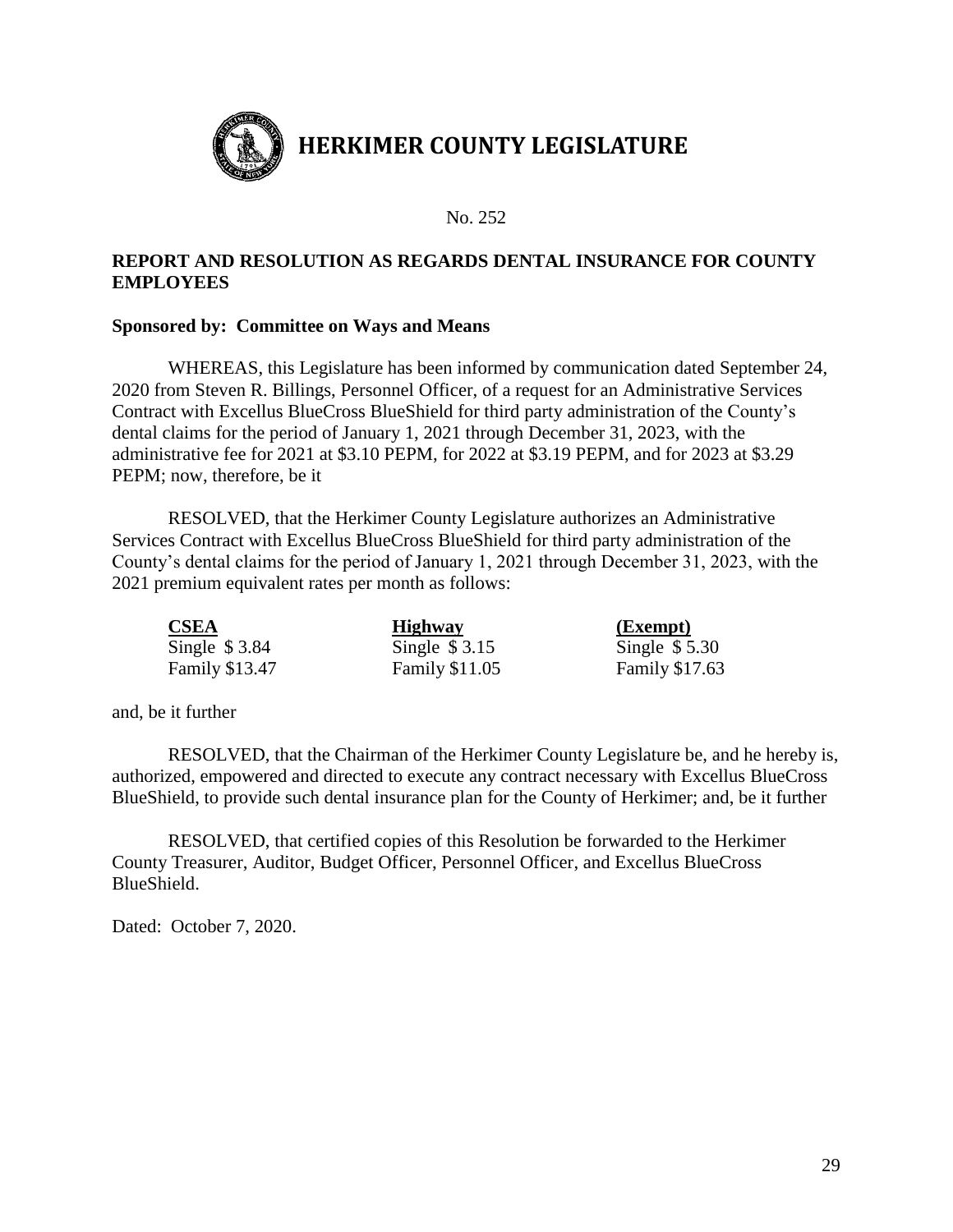

### **REPORT AND RESOLUTION AMENDING BUDGET IN CONNECTION WITH RECEIPT OF ECONOMIC DEVELOPMENT ASSISTANCE FUNDING FROM THE OFFICE OF COMMUNITY RENEWAL**

### **Sponsored by: Committee on Ways and Means**

WHEREAS, by letter dated October 1, 2020 from Sheri Ferdula, Budget Officer/Purchasing Agent, this Legislature is advised that it is necessary to amend the 2020 Budget to reflect receipt of economic development assistance funding from the Office of Community Renewal on behalf of Herkimer County for Tractor Supply Company in the amount of \$750,000; now, therefore, be it

RESOLVED, that the 2020 Herkimer County Budget is hereby amended as follows:

| REVENUE.<br>A6420.4789C, IDA, NYS CDBG, Fed Aid         | From: \$3,960<br>To: \$753,960      |
|---------------------------------------------------------|-------------------------------------|
| <b>EXPENSE</b><br>A6420.40000, IDA, Contractual Expense | From: \$965,000<br>To: $$1,715,000$ |

and, be it further

REVENUE

RESOLVED, that certified copies of this Resolution be forwarded to the Herkimer County Treasurer, Auditor, and Budget Officer.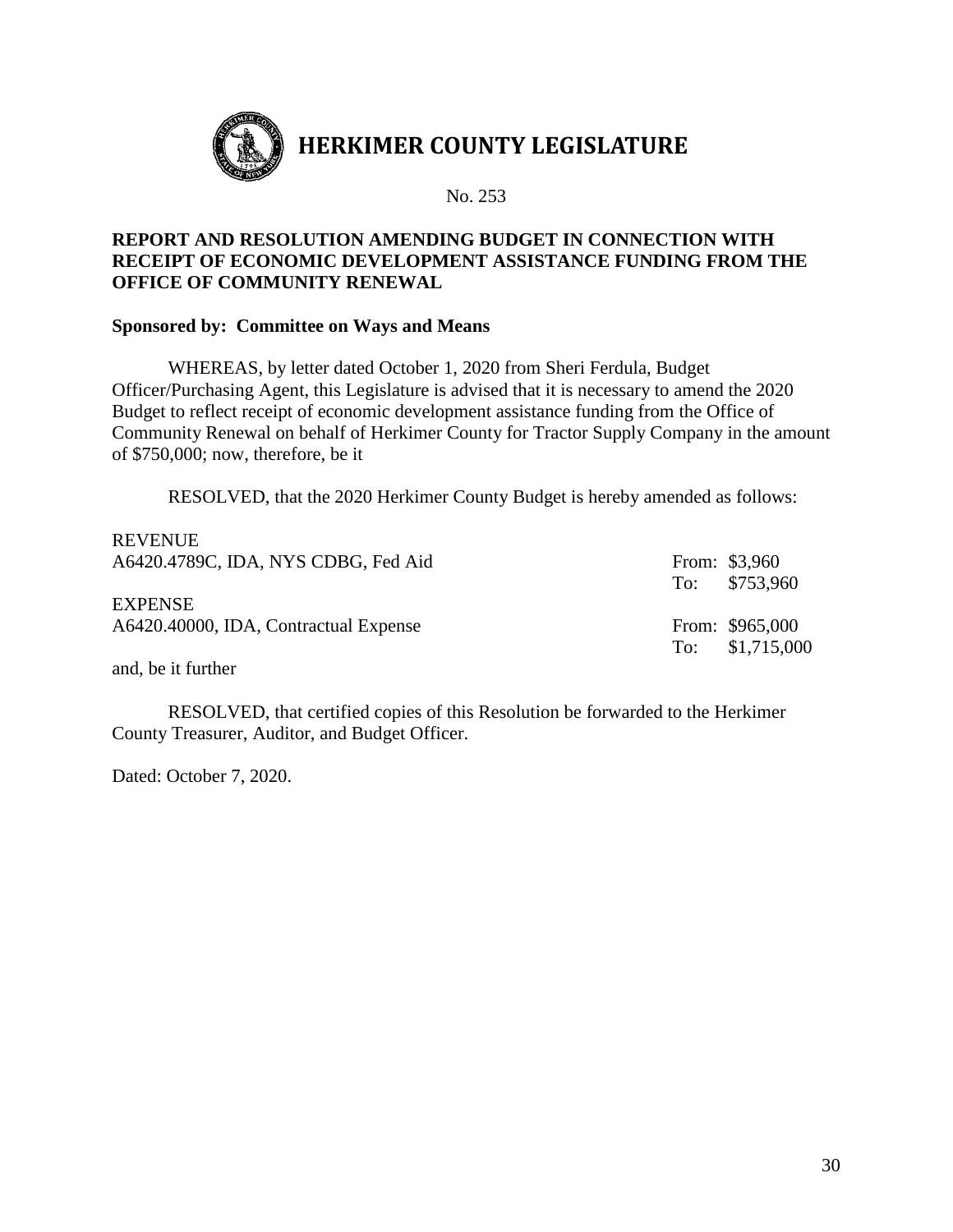

# **REPORT AND RESOLUTION AMENDING BUDGET IN CONNECTION WITH RECEIPT OF ECONOMIC DEVELOPMENT ASSISTANCE FUNDING FROM THE OFFICE OF COMMUNITY RENEWAL**

### **Sponsored by: Committee on Ways and Means**

WHEREAS, by letter dated October 1, 2020 from Sheri Ferdula, Budget Officer/Purchasing Agent, this Legislature is advised that it is necessary to amend the 2020 Budget to reflect receipt of economic development assistance funding from the Office of Community Renewal on behalf of Herkimer County to support a Microenterprise Program in the amount of \$200,000; now, therefore, be it

RESOLVED, that the 2020 Herkimer County Budget is hereby amended as follows:

| <b>REVENUE</b><br>A6420.4789C, IDA, NYS CDBG, Fed Aid   | From: \$753,960<br>To: \$953,960     |
|---------------------------------------------------------|--------------------------------------|
| <b>EXPENSE</b><br>A6420.40000, IDA, Contractual Expense | From: \$1,715,000<br>To: \$1,915,000 |

and, be it further

RESOLVED, that certified copies of this Resolution be forwarded to the Herkimer County Treasurer, Auditor, and Budget Officer.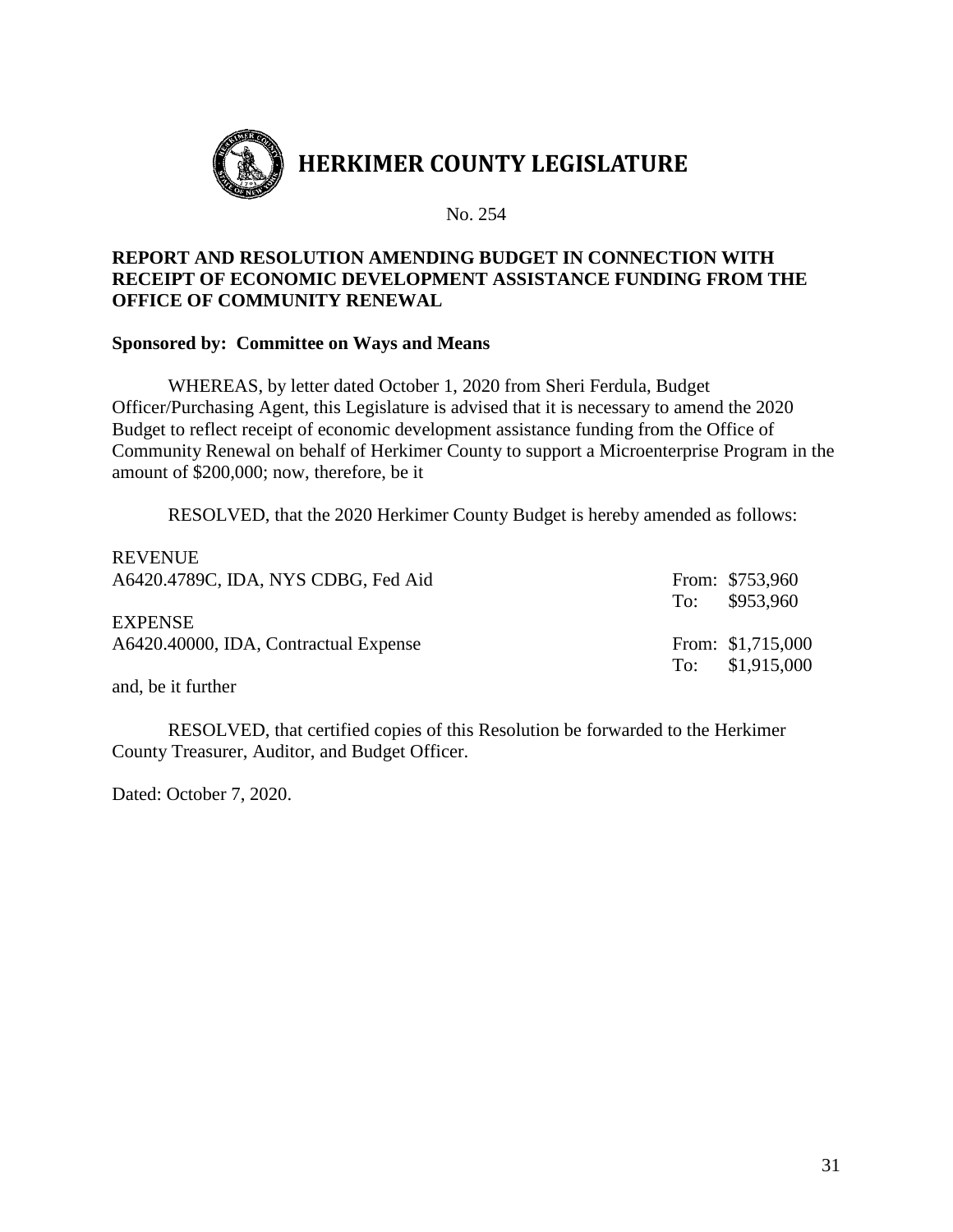

### **REPORT AND RESOLUTION AMENDING BUDGET IN CONNECTION WITH RECEIPT OF ECONOMIC DEVELOPMENT ASSISTANCE FUNDING FROM THE OFFICE OF COMMUNITY RENEWAL**

### **Sponsored by: Committee on Ways and Means**

WHEREAS, by letter dated October 1, 2020 from Sheri Ferdula, Budget Officer/Purchasing Agent, this Legislature is advised that it is necessary to amend the 2020 Budget to reflect receipt of economic development assistance funding from the Office of Community Renewal on behalf of Herkimer County for Turbo Machined Products, LLC in the amount of \$225,000; now, therefore, be it

RESOLVED, that the 2020 Herkimer County Budget is hereby amended as follows:

| <b>REVENUE</b>                        |                   |
|---------------------------------------|-------------------|
| A6420.4789C, IDA, NYS CDBG, Fed Aid   | From: \$953,960   |
|                                       | To: \$1,178,960   |
| <b>EXPENSE</b>                        |                   |
| A6420.40000, IDA, Contractual Expense | From: \$1,915,000 |
|                                       | To: $$2,140,000$  |
|                                       |                   |

and, be it further

RESOLVED, that certified copies of this Resolution be forwarded to the Herkimer County Treasurer, Auditor, and Budget Officer.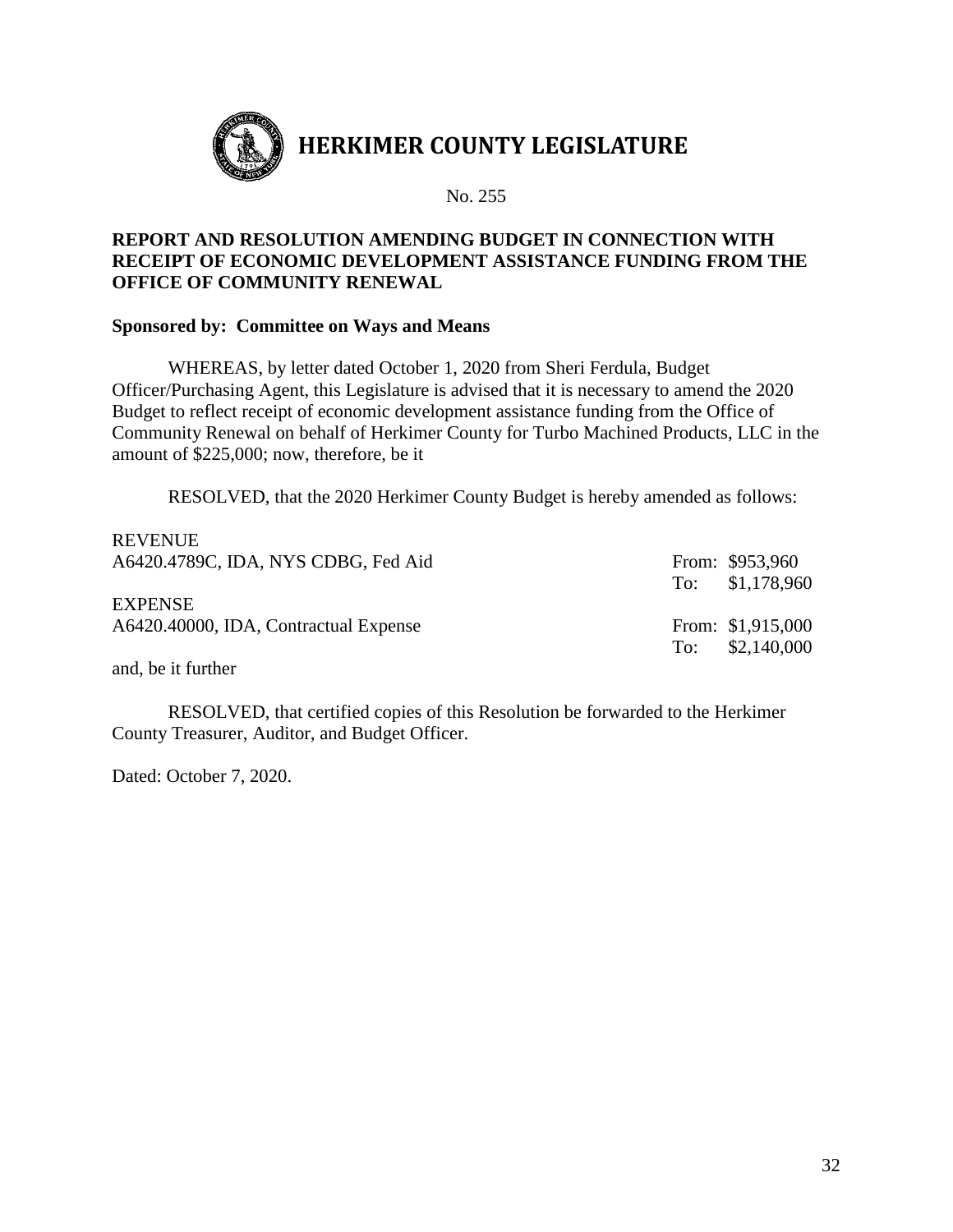

#### **RESOLUTION APPROVING STANDARD WORK DAY AND RETIREMENT REPORTING FOR ELECTED AND APPOINTED OFFICIALS**

#### **Sponsored by: Committee on Ways and Means**

RESOLVED, that the Herkimer County Legislature hereby establishes the following as standard work days for elected and appointed officials to report days worked to the New York State and Local Employees' Retirement System based on the record of activities maintained and submitted by these officials to the Clerk of this body:

| <b>Title:</b>              | <b>Standar</b> | Name:   | Social          | <b>NYSLRS</b> | Tier 1  | <b>Current</b> | <b>Record</b>    | <b>Not</b>          |
|----------------------------|----------------|---------|-----------------|---------------|---------|----------------|------------------|---------------------|
|                            | d Work         | (First  | <b>Security</b> | ID:           | (Check  | <b>Term</b>    | of               | <b>Submitted</b>    |
|                            | Day:           | and     | <b>Number</b>   |               | only if | Begin &        | <b>Activitie</b> |                     |
|                            | (Hrs/day       | Last)   | $:$ (Last 4)    |               | membe   | End            | s Result         | (Check              |
|                            |                |         | digits)         |               | r is    | Dates:         |                  | only if             |
|                            | Min. $6$       |         |                 |               | Tier 1) | (mm/dd/yy)     |                  | official            |
|                            | hrs            |         |                 |               |         |                |                  | did not             |
|                            | Max.8          |         |                 |               |         | mm/dd/yy)      |                  | submit              |
|                            | hrs            |         |                 |               |         |                |                  | their               |
|                            |                |         |                 |               |         |                |                  | <b>Record of</b>    |
|                            |                |         |                 |               |         |                |                  | <b>Activities</b> ) |
| <b>Appointed Officials</b> |                |         |                 |               |         |                |                  |                     |
| Social                     | 6              | Michell |                 |               |         |                | 26.57            |                     |
| Service                    |                | Κ.<br>e |                 |               |         |                |                  |                     |
| S                          |                | Fassett |                 |               |         |                |                  |                     |
| Attorne                    |                |         |                 |               |         |                |                  |                     |
|                            |                |         |                 |               |         |                |                  |                     |

and, be it further

RESOLVED, that certified copies of this Resolution be forwarded to the Herkimer County Treasurer, Personnel Officer, and Principal Account Clerk in the Treasurer's Office.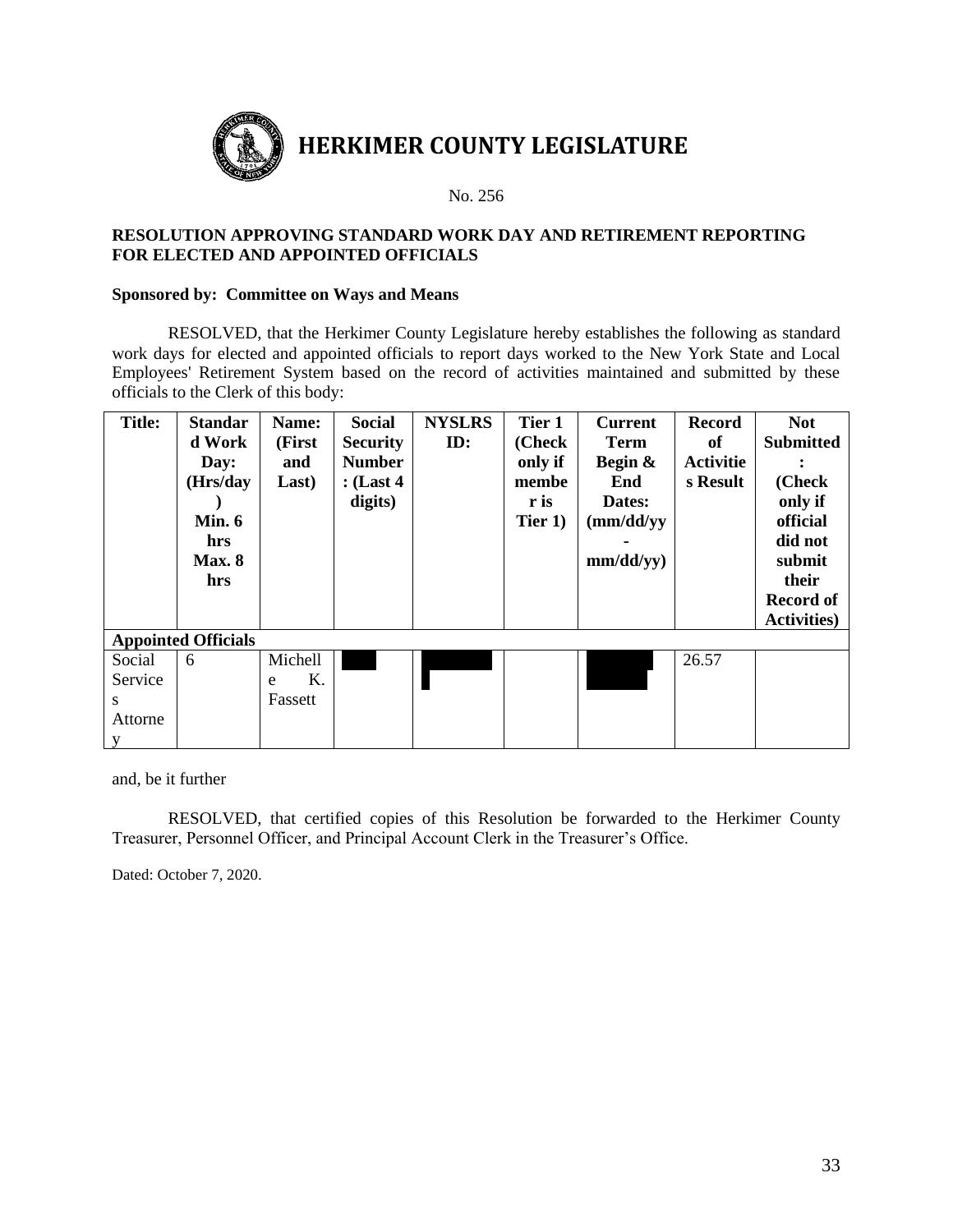

# **RESOLUTION IN SUPPORT OF EFFORTS TO IMPROVE PROBATION AND ALTERNATIVES TO INCARCERATION IN NEW YORK STATE IN ORDER TO PROTECT THE PUBLIC AND REDUCE RELIANCE ON PRISONS, JAILS, AND DETENTION**

### **Sponsored by: Committee on Administration/Veterans' Affairs**

WHEREAS, county probation departments are an integral part of the Criminal Justice System and operate within the legal framework of the Criminal Procedure Law, the Penal Law, and the Family Court Act; and

WHEREAS, it is the mission of probation to protect the community through intervention in the lives of those under supervision by facilitating compliance with court orders and serving as a catalyst for positive change; and

WHEREAS, State funding for probation was drastically reduced between 1990 and 2015 from a 46.5 percent State share in 1990 to less than 8 percent in 2020, putting a huge strain on counties and new costs to county property taxpayers; and

WHEREAS, at the same time there have been increases in the number of mandated programs and services that county probation departments are required to provide; and

WHEREAS, the New York State Council of Probation Administrators, representing NYS Probation Directors, Administrators, and Commissioners has diligently worked with NYSAC and State leaders to bring more awareness to the important work that probation does to protect the public; now, therefore, be it

RESOLVED, that Herkimer County supports proposals put forward by the Governor to immediately enact statutory and regulatory changes that improve Probation and Alternatives to Incarceration in the following ways:

- Raise the minimum age that a youth can be charged as a Juvenile Delinquent from seven to twelve years old
- Mandate that the state's evidence-based criteria should account for existing local best practice programs
- Allow local probation departments the ability to make an application for a temporary order of protection as a part of the adjustment process
- Authorize law enforcement agencies to issue appearance tickets if deemed appropriate by the arresting officer, instead of physical arrest, when Adolescent Offenders and Juvenile Offenders are charged with most D felonies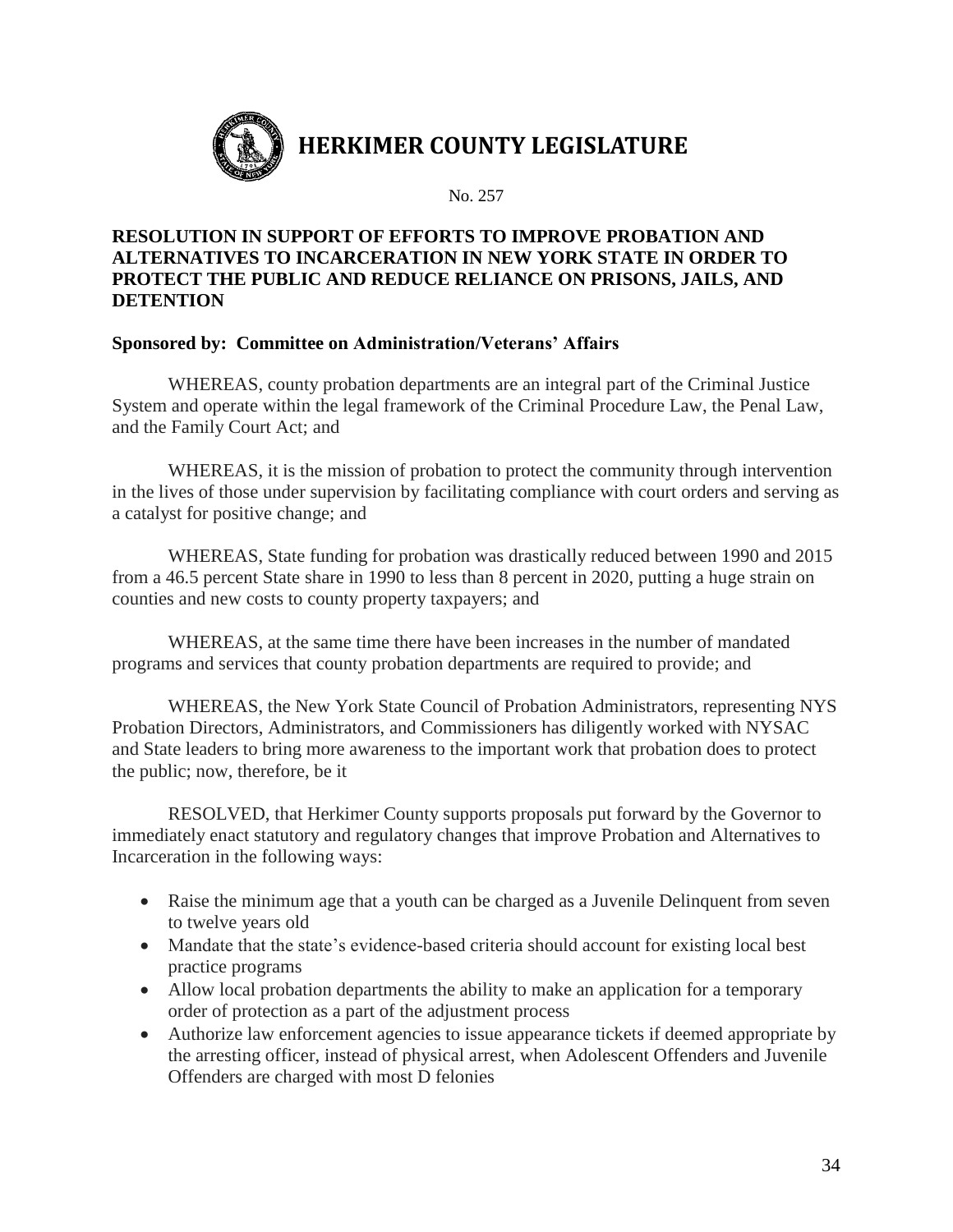- Allow law enforcement agencies to deliver Adolescent Offenders and Juvenile Offenders to detention facilities after hours without securing order until the Youth Part is in session
- Establish a dedicated funding stream through DCJS/OPCA for 100% of all local probation costs including but not limited to probation personnel and evidence-based programming associated with Raise the Age Legislation
- Eliminate the requirement of a sentence of a conditional discharge or probation for Leandra Law cases when a defendant has been sentenced to a definite jail term or a term of imprisonment
- Ensure local probation departments or other appropriate agency receive 100 percent of all pre-trial services costs including but not limited to probation personnel associated with Bail Reform
- Eliminate the mandate that pre-sentence investigations must be conducted when a sentence of up to one year in jail has been negotiated

### and, be it further

RESOLVED, that certified copies of this Resolution be forwarded to the Governor of the State of New York, Senator James L. Seward, Senator James Tedisco, Assemblyman Robert Smullen, Assemblyman Brian Miller, Assemblywoman Marianne Buttenschon, and New York State Association of Counties.